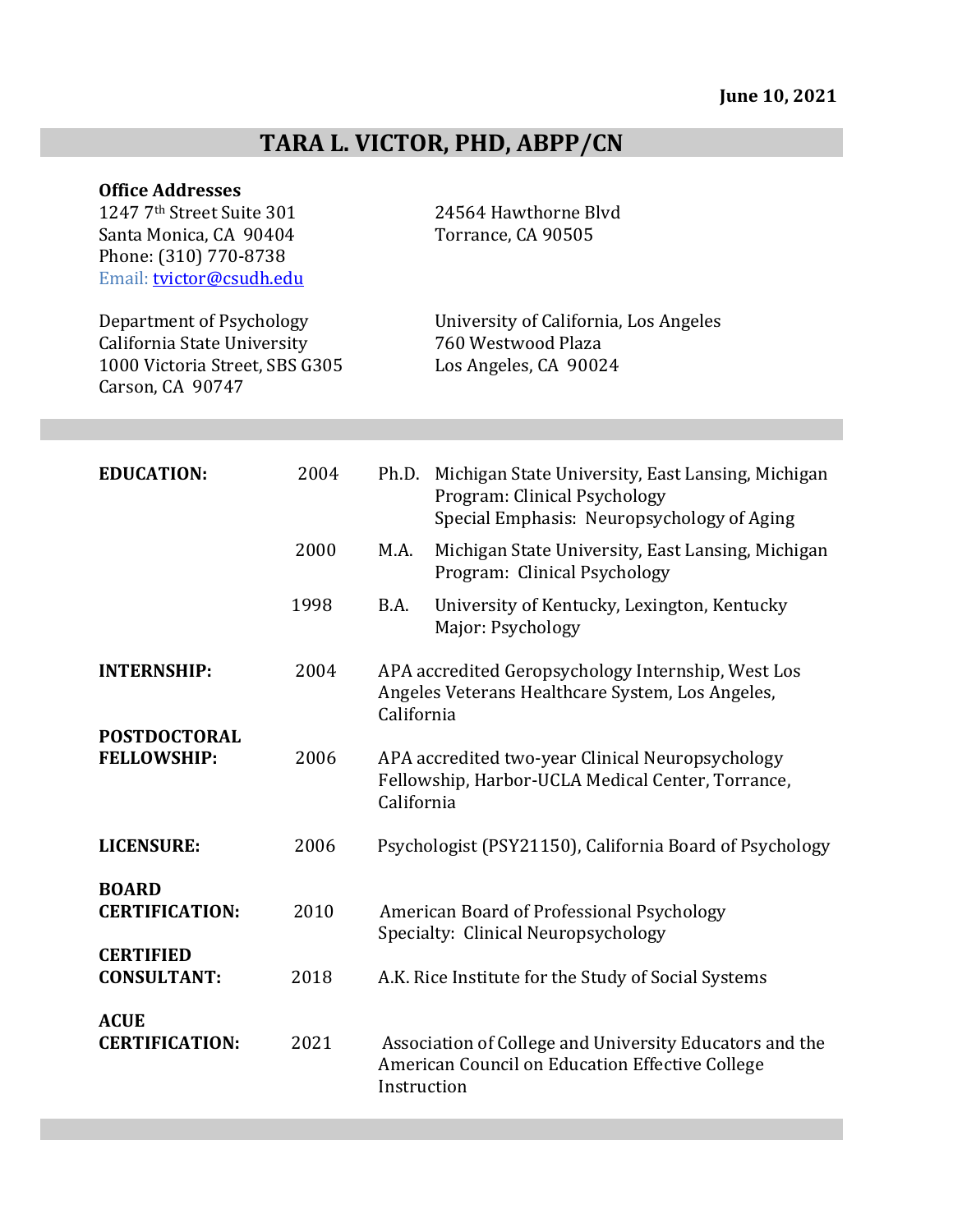# **PROFESSIONAL EXPERIENCE:**

| $05/21$ – present                                                                             | Neutral Examiner, National Football League Player Benefits Program                                                                                                                                                                                                                                                                                                                                                                                                                                                                       |
|-----------------------------------------------------------------------------------------------|------------------------------------------------------------------------------------------------------------------------------------------------------------------------------------------------------------------------------------------------------------------------------------------------------------------------------------------------------------------------------------------------------------------------------------------------------------------------------------------------------------------------------------------|
| $03/21$ – present                                                                             | Adjunct Faculty, The Graduate Institute of the College of Pastoral<br>Supervision and Psychotherapy                                                                                                                                                                                                                                                                                                                                                                                                                                      |
| $08/17$ – present<br>$08/12 - 08/17$<br>$08/06 - 08/12$                                       | Professor, tenured<br>Associate Professor, tenured<br>Assistant Professor, tenure-track<br>California State University, Dominguez Hills, Department of Psychology<br>Undergraduate Courses Taught:<br><b>Interpersonal and Group Dynamics</b><br>Introductory Psychology (Traditional, Televised and Online)<br><b>Abnormal Psychology</b><br>Media Psychology<br><b>Graduate Course Taught:</b><br>Seminar in Psychopathology<br>Advanced Psychotherapeutic Techniques<br>Neuropsychology<br>Practicum in Clinical-Community Psychology |
| $01/14$ – present<br>$07/12 - 12/13$<br>$07/10 - 06/12$<br>$10/08 - 07/10$<br>$07/07 - 10/08$ | Associate Clinical Professor - Voluntary<br>Assistant Clinical Professor, Health Sciences Series, Step IV<br>Assistant Clinical Professor, Health Sciences Series, Step III<br>Assistant Clinical Professor, Clinical Compensated Series, Step II<br><b>Visiting Professor</b><br>University of California, Los Angeles, California Semel Institute,<br>Department of Psychiatry and Biobehavioral Sciences, Division of<br>Geriatric Psychiatry                                                                                         |
| $10/11 - 12/12$<br>$06/06 - 09/11$                                                            | Clinical Psychologist (Fee-Basis)<br>Clinical Psychologist GS-13-5<br>West Los Angeles Veterans Affairs Healthcare System, Los Angeles,<br>California. Department of Physical Medicine and Rehabilitation,<br>Chronic Pain Clinic                                                                                                                                                                                                                                                                                                        |
| $03/09 - 10/09$                                                                               | Research Scientist III, Brentwood Biomedical Research Institute<br>Los Angeles, California                                                                                                                                                                                                                                                                                                                                                                                                                                               |
| $09/07$ – present                                                                             | Neuropsychologist and Psychotherapist in Independent Practice Los<br>Angeles, California                                                                                                                                                                                                                                                                                                                                                                                                                                                 |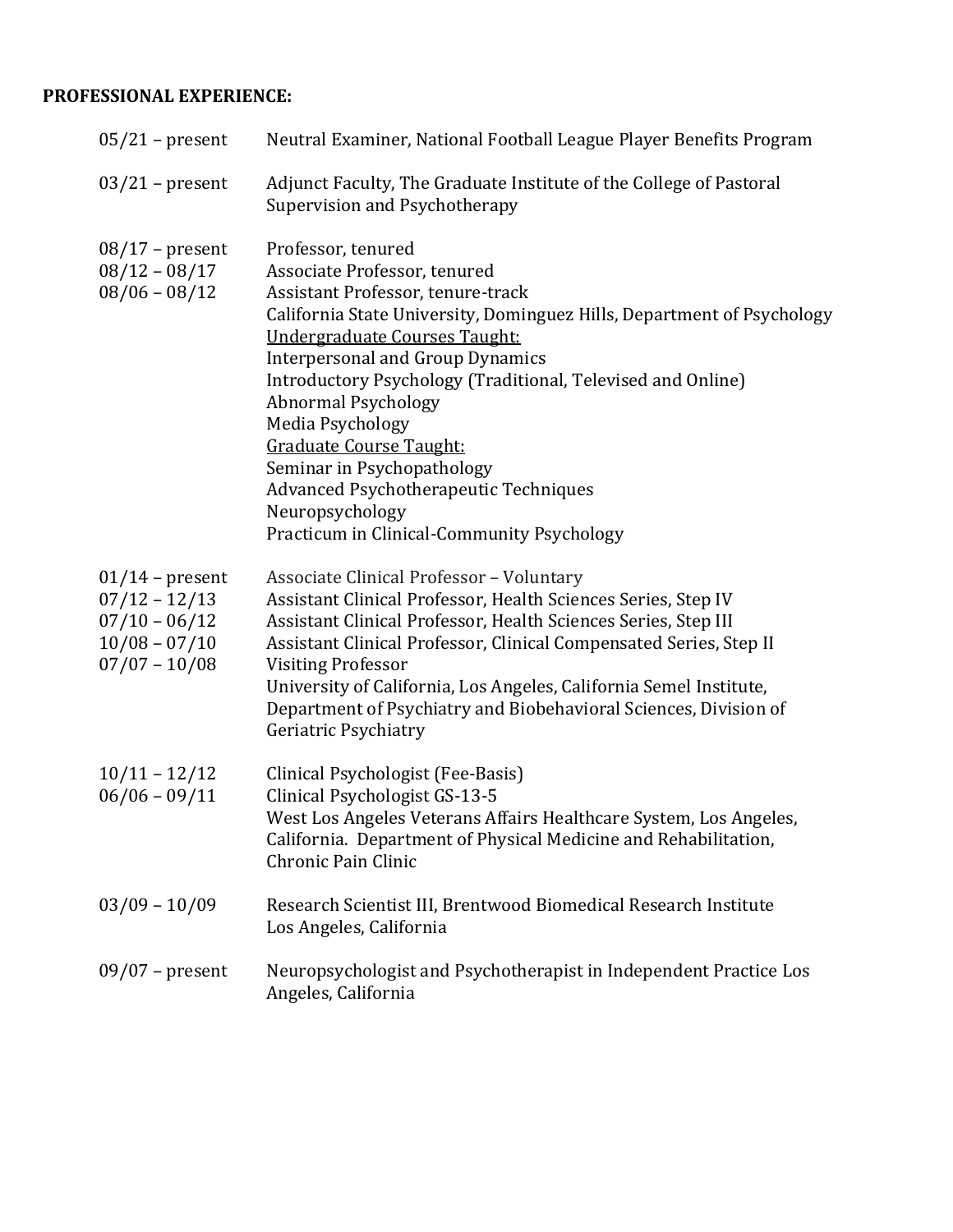# **PROFESSIONAL ACTIVITIES:**

| 2020                     | Ad hoc Review Committee Chair, UCLA Voluntary Clinical Faculty<br><b>Appointments and Advancements</b>       |
|--------------------------|--------------------------------------------------------------------------------------------------------------|
| 2019, 2021               | Member, Hispanic Neuropsychological Society                                                                  |
| 2018                     | Ad hoc Reviewer, Assessment                                                                                  |
| 2017                     | Ad hoc Reviewer, Archives of Clinical Neuropsychology                                                        |
| $2014 - 2020$            |                                                                                                              |
|                          | Chair, Voluntary Clinical Faculty Committee, UCLA Division of Geriatric                                      |
|                          | Psychiatry<br>Ad hoc Reviewer, The Clinical Neuropsychologist                                                |
| $2013$ - present<br>2011 |                                                                                                              |
|                          | Member, Association for Scientific Advancement in Psychological Injury ad<br>Law                             |
| $2010$ – present         | Consulting Editor, Psychological Injury and Law                                                              |
| $2009$ – present         | GREX, the West Coast regional affiliate of the A.K. Rice Institute for the Study of<br><b>Social Systems</b> |
|                          | Vice-President & Chair, Strategic Planning Committee (2011 - 2014); Member,                                  |
|                          | Strategic Planning Committee (2014 - present); Board Member (2010 - 2019)                                    |
| $2007$ – present         | A.K. Rice Institute for the Study of Social Systems, Associate                                               |
| $2007$ – present         | American Academy of Clinical Neuropsychology, Affiliate Member                                               |
| $2006$ – present         | <b>California State University, Dominguez Hills</b>                                                          |
|                          | Member, Advisory Council on Research (2012 - 2014)                                                           |
|                          | Member, Psi Chi Committee (2011 - 2015)                                                                      |
|                          | Chair, Departmental Academic Senate Committee (2010 -2014)                                                   |
|                          | Member, Departmental Subject Pool Committee (2010 - 2011, 2015 - 2019);                                      |
|                          | Chair (2008 - 2009)                                                                                          |
|                          | Faculty Judge, Student Research Day (2006, 2009, 2010, 2011, 2012, 2013,<br>$2016 - 2021$                    |
|                          | Member, Institutional Animal Care and Use Committee, (2007 - 2015)                                           |
|                          | Member, Graduate Training Committee (2006 - present)                                                         |
|                          | Faculty Advisor, Psychology Club (2006 - present)                                                            |
|                          | Faculty Advisor, Veterans Alliance (Fall 2015)                                                               |
|                          | Member, Part-time Faculty Review Committee (2015 - present; Chair, 2016 -<br>2021)                           |
|                          | Member, Faculty Search Committee (2015, 2019 - 2021)                                                         |
|                          | Member, Department RTP Committee (2015 - 2016)                                                               |
|                          | Member, NBS Strategic Planning Committee (2016-2017)                                                         |
|                          | Member, Department Strategic Planning Committee (2017 - present)                                             |
|                          | Chair, College of NBS Retention, Tenure and Promotion Committee (2017-                                       |
|                          | 2018)                                                                                                        |
|                          | Member, Department Space Committee (2016-2017)                                                               |
|                          | Member, Department Strategic Planning Committee (2017 - present)                                             |
| $2003$ – present         | International Neuropsychological Society, Associate Member                                                   |
| $2003$ – present         | National Academy of Neuropsychology, Affiliate Member                                                        |
| 2002 - 2009              | Society for the Exploration of Psychotherapy Integration, Member                                             |
| 1997 - present           | American Psychological Association (APA), Member                                                             |
|                          | Division 20 Adult Development and Aging, Member (1999-present)                                               |
|                          | Division 40 Clinical Neuropsychology, Member (1999-present)                                                  |
|                          |                                                                                                              |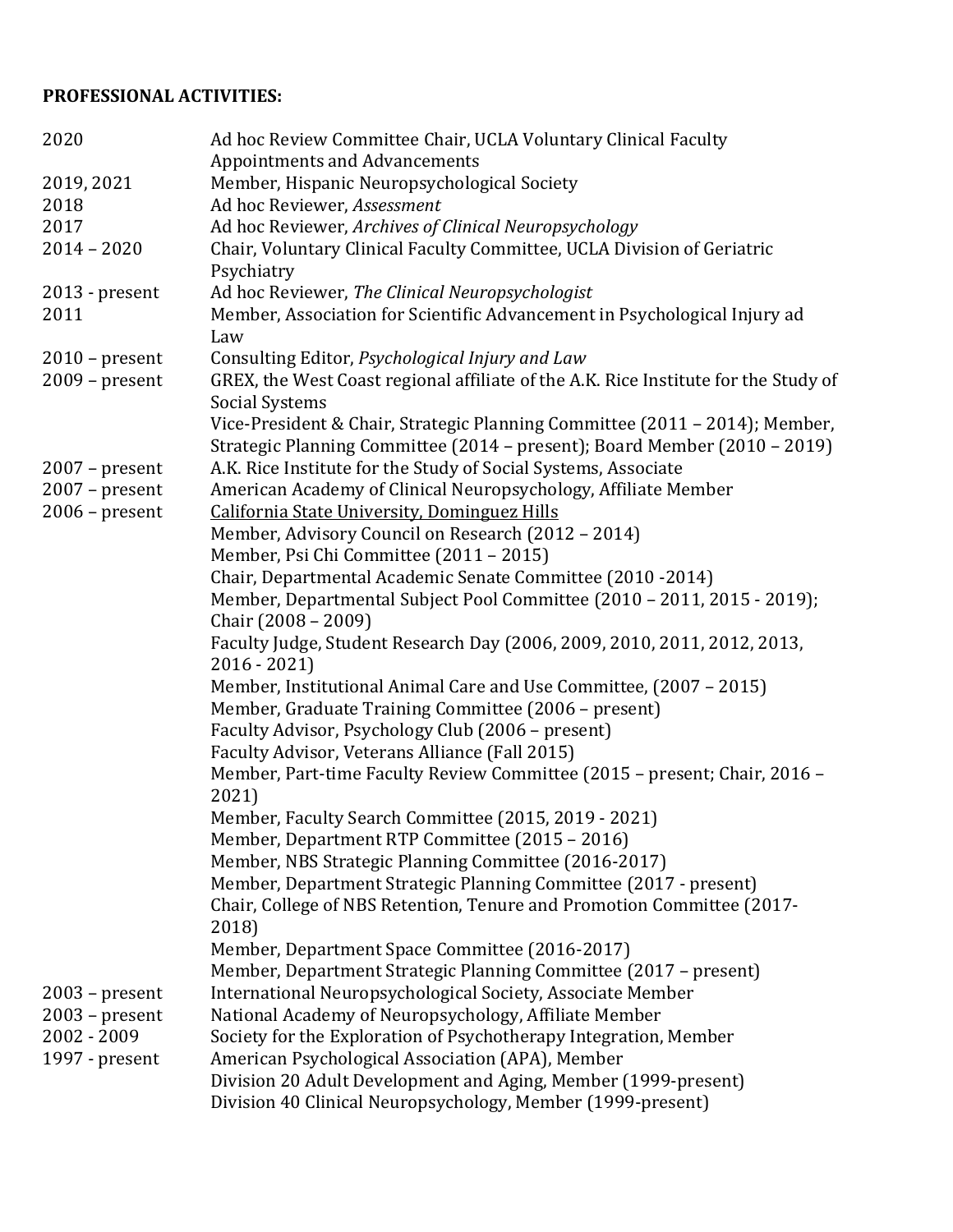#### **HONORS AND SPECIAL AWARDS:**

| 2019-2022 | CSUDH Instructionally-Related Activities (IRA) Award: Leadership and Creative<br>Expression                                |
|-----------|----------------------------------------------------------------------------------------------------------------------------|
| 2019-2022 | CSUDH IRA Award: Psychology Department Brown Bag Series                                                                    |
| 2019      | Nominee, CSUDH Excellence in Research, Scholarship and Creative Activity Award                                             |
| 2015      | CSUDH Research, Scholarship, and Creative Activities Faculty Recognition                                                   |
| 2014      | Recipient, CSUDH Excellence in Research, Scholarship and Creative Activity Award                                           |
| 2010      | Nominee, National Academy of Neuropsychology Early Career Award                                                            |
| 2009      | Manuscript submitted to The Clinical Neuropsychologist was chosen by American                                              |
|           | Board of Clinical Neuropsychology to be a Continuing Education (CE) offering                                               |
| 2009      | <b>CSUDH IRA Award: Psychology Department Brown Bag Series</b>                                                             |
| 2003      | APA Division 12, Section II (Clinical Geropsychology) Student Research Award<br>Competition                                |
| 2002      | American Society on Aging Graduate Student Research Award Honorable Mention                                                |
| 2001      | APA Division 20 (Adult Development and Aging) Student Research Award for<br><b>Completed Research at the Masters Level</b> |
| 1997      | Howard Hughes Medical Institute Research Award                                                                             |

#### **RESEARCH GRANTS AND FELLOWSHIPS:**

- 2015 Co-Investigator. Grant entitled, "Making something out of nothing: The art of exploring boundaries, authority, role and task", California State University Interdisciplinary RSCA Grant in the categories of psychology and art for the 2015-2016 academic year (\$10,500).
- 2014 Principal Investigator. Grant entitled, "Meditation, frontal systems and emotion regulation", California State University, Dominguez Hills Faculty Legacy Fund (\$2500; 1 year).
- 2013 Co-Investigator. Grant entitled, "Pilot study to assess feasibility of Botulinum Toxin Type A in the treatment of posttraumatic headache", Ipsen Inc. (\$100,000; 2 years).
- 2010 Principal Investigator. CSUPERB Faculty-Student Collaborative Research Seed Grant entitled, "A pilot study to investigate the feasibility and utility of a biological-based somatic psychotherapy for treating PTSD symptoms in OEF/OIF veterans with comorbid chronic pain", California State University Program for Education and Research in Biotechnology (\$14, 890).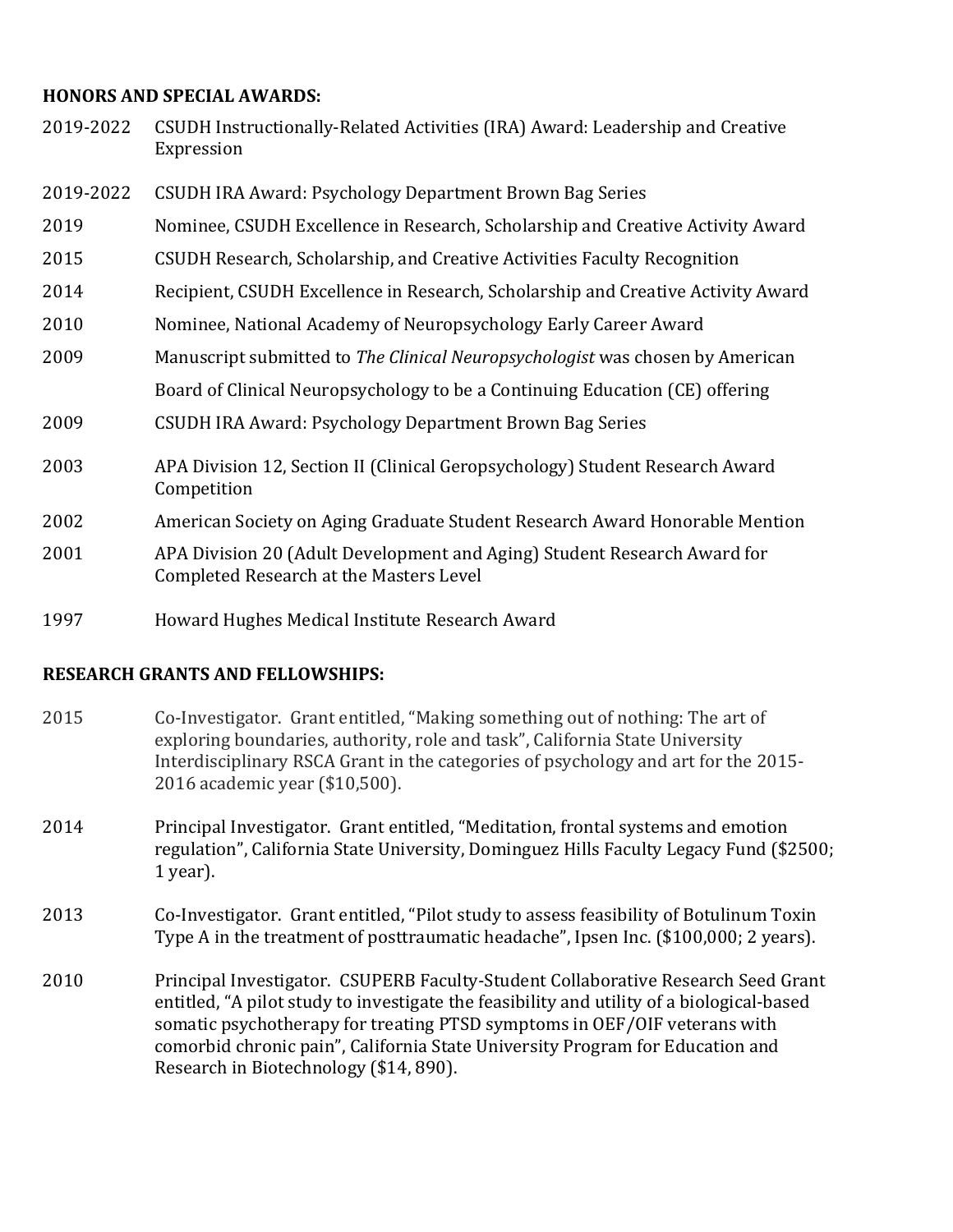| 2010 | Principal Investigator. College of Natural and Behavior Sciences Summer Mini-Grant<br>entitled "Examining Ethnocultural Bias on Cognitive Measures in a College<br>Population", California State University Dominguez Hills (\$2,340).                                                                                           |
|------|----------------------------------------------------------------------------------------------------------------------------------------------------------------------------------------------------------------------------------------------------------------------------------------------------------------------------------|
| 2009 | Co-Investigator. National Institute of Mental Health (NINDS 058661) grant entitled,<br>"fMRI resting state networks in chronic pain", UCLA Department of Medicine and<br>Greater Los Angeles Veterans Healthcare System (\$1,510,000; 4 years).                                                                                  |
| 2007 | Co-Investigator. Department of Defense PTSD Concept Award Grant (PT073952)<br>entitled, "A pilot study to identify barriers to treatment in OEF/OIF veterans with<br>PTSD and low back pain in establishing future transdisciplinary complimentary<br>interventions", Greater Los Angeles Veterans Healthcare System (\$26,796). |
| 2007 | Principal Investigator. Sally Casanova Memorial Awards Program (RSCAAP) Mini<br>Grant entitled "Understanding ethnic, language and cultural variations on<br>neuropsychological test performance", California State University, Dominguez Hills<br>$($5,000)$ .                                                                  |
| 2006 | Co-principal Investigator. Borchard Foundation Center on Law and Aging Research<br>Grant entitled "Assessing effort during competency evaluations with individuals who                                                                                                                                                           |

#### **GUEST LECTURES, COMMUNITY PRESENTATIONS AND OTHER PROFESSIONAL EXPERIENCE:**

2021 Invited Consultant: "Leadership for Change", Virtual Group Relations conference, University of San Diego, San Diego, California.

may be demented" (\$20,000).

- 2020 Invited Presenter: "Leadership and Creative Expression: Putting The ART in BART", Grex Member Meeting, Virtual Event.
- 2020 Invited Consultant: "National Clinical Training Seminar West: Bringing Soul To The Role", Sponsored by the College of Pastoral Supervision and Psychotherapy, Virtual Event
- 2019 Invited Consultant: "National Clinical Training Seminar-West: BART for Chaplains -Navigating the dynamic field of chaplaincy service", Sponsored by the College of Pastoral Supervision and Psychotherapy, Serra Retreat Center, Malibu, California.
- 2019 Invited Consultant: "Our group selves in psychoanalytic institute life: An experiential group relations workshop", Co-sponsored by the Regional Bion Symposium and Grex, the West Coast Affiliate of the AK Rice Institute for the Study of Social Systems, Marina del Rey, California.
- 2018 Invited Consultant: "Using Group Relations Learning to Deepen Understanding of the Analytic Dyad and as a Lens to Examine the Group Dynamics Operating Within and Between Psychoanalytic Institutes", Co-Sponsored by the New Center for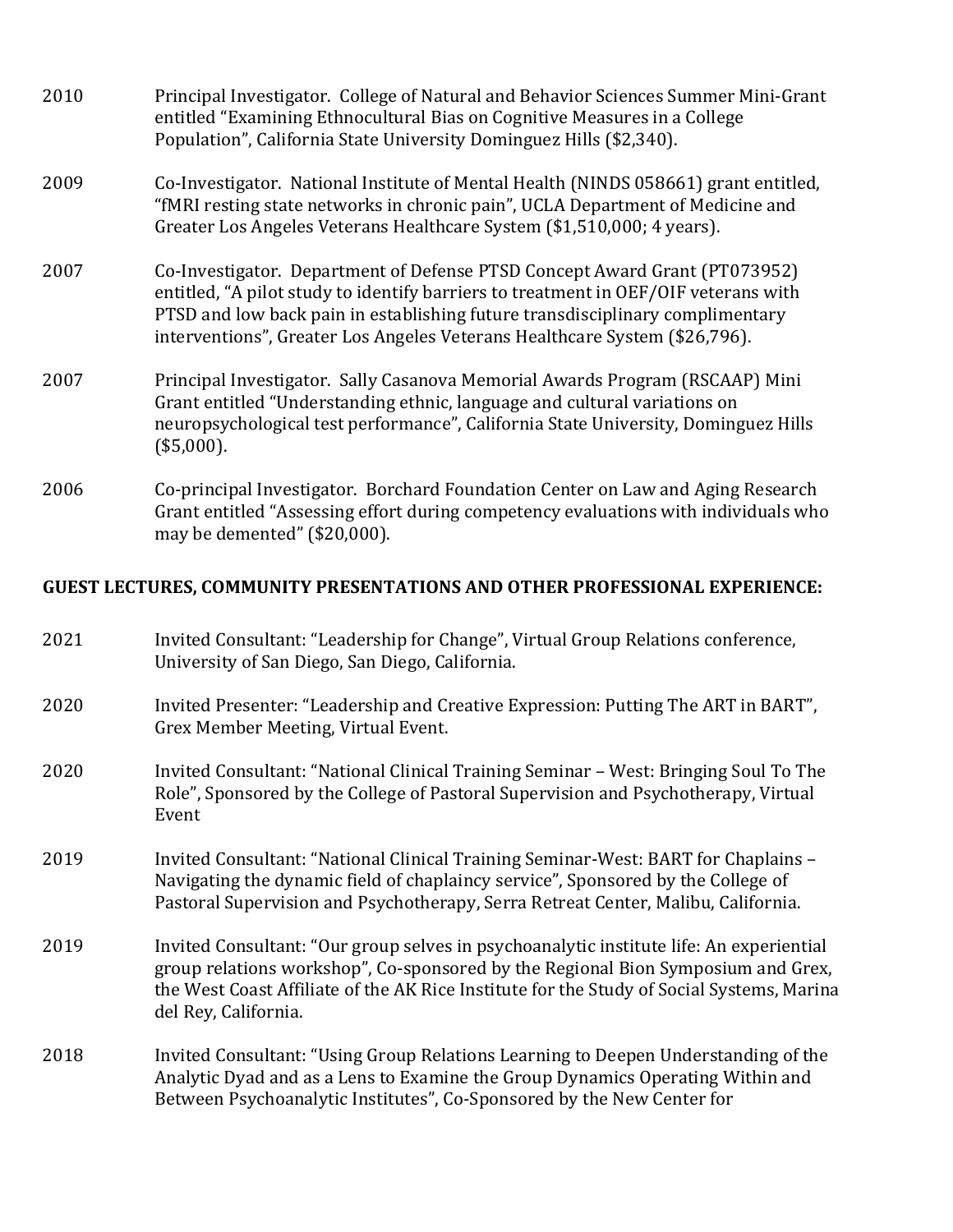Psychoanalysis and Grex, the West Coast Affiliate of the AK Rice Institute for the Study of Social Systems, Los Angeles, California.

- 2017 Course Assistant, Colorado College, Colorado Springs, Colorado Department of Religion Excavating Israel: The Archeology of Ancient Judaism & Christianity (2017 Summer Session) Rome, Italy: Martyrs and Saints (2019 Winter Session)
- 2017 Guest Lecturer: "The Role of Early Life Trauma in Somatization: Implications for the Clinical Practice of Neuropsychology", Presented to the Neuropsychology Brown Bag Informal Lunch Series (NIBBL), UCLA Neuropsychiatric Institute, Los Angeles, California.
- 2016 Guest Lecturer: "Stroke and Cardiovascular Disease", Presented to the Neuropsychology Post-doctoral Fellowship Program course entitled *Advanced Topics: Neuropsychological Syndromes*, UCLA Neuropsychiatric Institute, Los Angeles, California.
- 2015 Guest Presenter: "Meditation, Frontal Systems and Emotion Regulation", Presented to the Emeritus Faculty Association, California State University, Dominguez Hills, Carson, California.
- 2014 Guest Lecturer: "Stroke and Cardiovascular Disease", Presented to the Neuropsychology Post-doctoral Fellowship Program course entitled *Advanced Topics: Neuropsychological Syndromes*, UCLA Neuropsychiatric Institute, Los Angeles, California.
- 2013 Guest Lecturer: "The impact of group dynamics on family feedback/planning in the context of dementia assessments", Presented at the UCLA Neuropsychiatric Institute Division of Geriatric Psychiatry Aging Seminar for Licensure, Los Angeles, California.
- 2012 Lecturer. "Psychological Management of Chronic Pain: Mindfulness", Presented at the West Los Angeles VA Healthcare Center PM&R Pain Lecture Series, Los Angeles, California.
- 2010 Lecturer. "Psychological Assessment of Pain Patients", Presented at the West Los Angeles VA Healthcare Center PM&R Pain Lecture Series, Los Angeles, California.
- 2009 Contributor: "Use of the MMPI-2 Instruments in Neuropsychological Evaluations", Presented at 7<sup>th</sup> Annual conference of the American Academy of Clinical Neuropsychology conference, San Diego, CA.
- 2008 Guest Lecturer: "The Neuropsychology of Chronic Pain", Presented at Harbor-UCLA Medical Center Neuropsychology Case Conference, Department of Psychiatry.
- 2008 Lecturer. "Bringing Mindfulness to Medicine", Presented at the West Los Angeles VA Healthcare Center PM&R Pain Lecture Series, Los Angeles, California.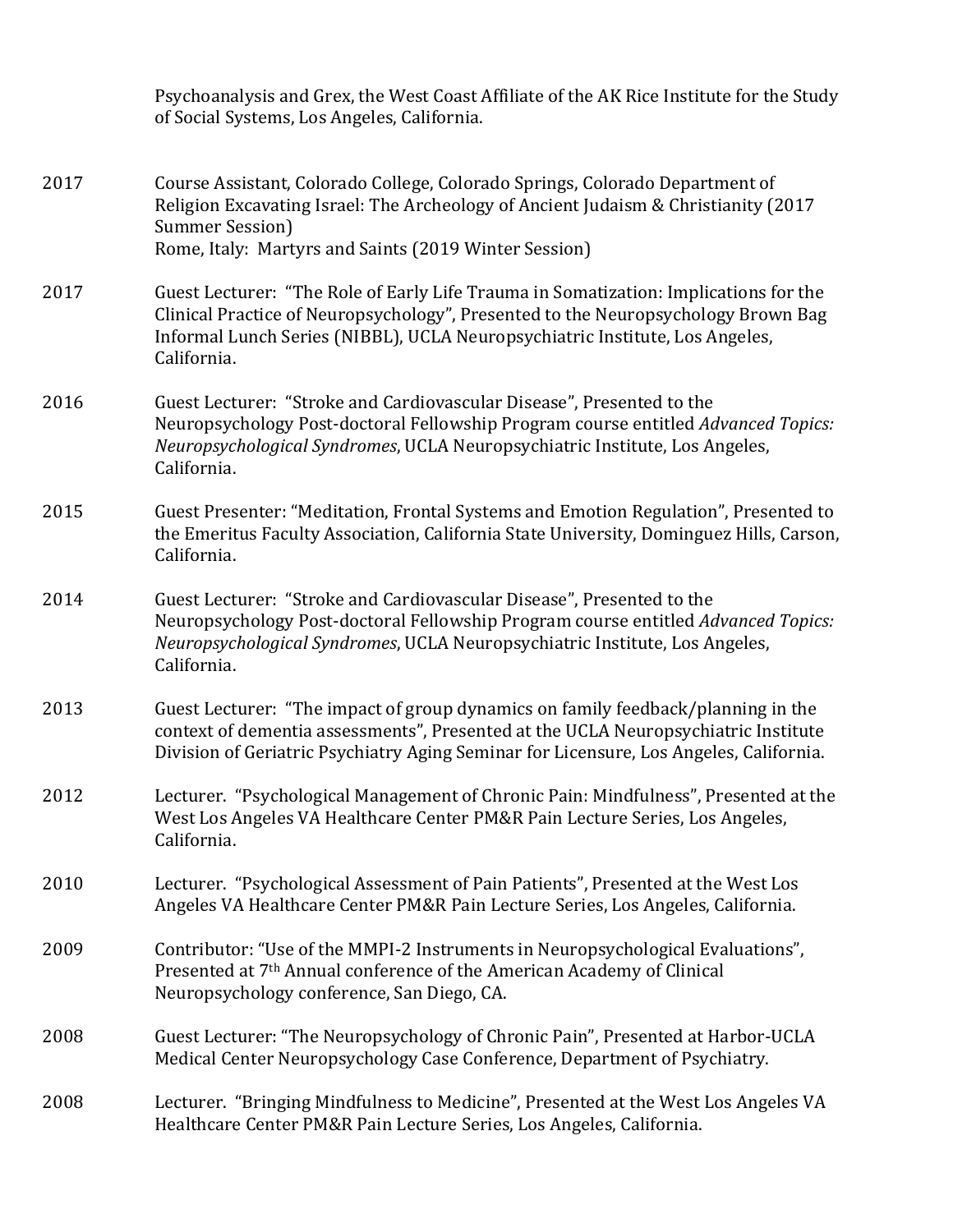| 2007, 2008 | Guest Lecturer. "Clinical Neuropsychology", Introduction to Clinical Psychology<br>course, Occidental College, Department of Psychology, Eagle Rock, California.                                                                         |
|------------|------------------------------------------------------------------------------------------------------------------------------------------------------------------------------------------------------------------------------------------|
| 2007       | Lecturer. "Biopsychosocial Model of Pain Management", Presented at the West Los<br>Angeles VA Healthcare Center PM&R Pain Lecture Series, Los Angeles, California.                                                                       |
| 2007       | Lecturer. "Treating the Somatoform Patient in a Medical Setting", Presented at West<br>Los Angeles VA Healthcare Center PM&R Pain Lecture Series, Los Angeles, California                                                                |
| 2006       | Guest Lecturer. "Mental Retardation and Effort Testing", Abnormal Psychology<br>course, University of Southern California, Department of Psychology, Los Angeles,<br>California.                                                         |
| 2006       | Lecturer. "Psychological Screening of Patients with Pain", Presented at West Los<br>Angeles VA Healthcare Center PM&R Pain Lecture Series, Los Angeles, California.                                                                      |
| 2006       | Lecturer. "Neuropsychological Testing", Presented at Harbor-UCLA Medical Center<br>Psychiatry Residency Program, Torrance, California.                                                                                                   |
| 2005       | Presenter. "Memory and Stroke", Presented at the Little Company of Mary-San Pedro<br>Hospital Stroke Support Group, San Pedro, California.                                                                                               |
| 2005, 2006 | Guest Lecturer. "The role of neuropsychology in the acute rehabilitation setting",<br>Neuropsychology Case Conference, Department of Psychiatry, Harbor-UCLA Medical<br>Center.                                                          |
| 2005       | Presenter. "Depression and Stroke", Presented at the Little Company of Mary-San<br>Pedro Hospital Stroke Support Group, San Pedro, California.                                                                                           |
| 2004       | Presenter. "Stroke: Prevention, treatment and recovery", Presented at the "Hope for<br>the Future" Chronic Illness Disease Support Group, Gardena, California.                                                                           |
|            | 2000 – 2002 Guest Lecturer. "Neuropsychological Assessment", Graduate course in Psychological<br>Assessment, Michigan State University, Department of Psychology, East Lansing, MI                                                       |
|            | 2000 - 2002 Instructor. Michigan State University, Department of Psychology, East Lansing, MI<br>Child and Family Psychopathology: An Advanced Writing Course (3 sections)<br>Undergraduate Independent Studies in Psychology (5 times). |
|            | 2000 – 2001 Co-instructor. Michigan State University, Department of Psychology, East Lansing, MI<br><b>Introductory Psychology</b><br><b>Abnormal Psychology</b>                                                                         |
|            | 1998 - 2000 Teaching Assistant. Michigan State University, Department of Psychology, East<br>Lansing, MI                                                                                                                                 |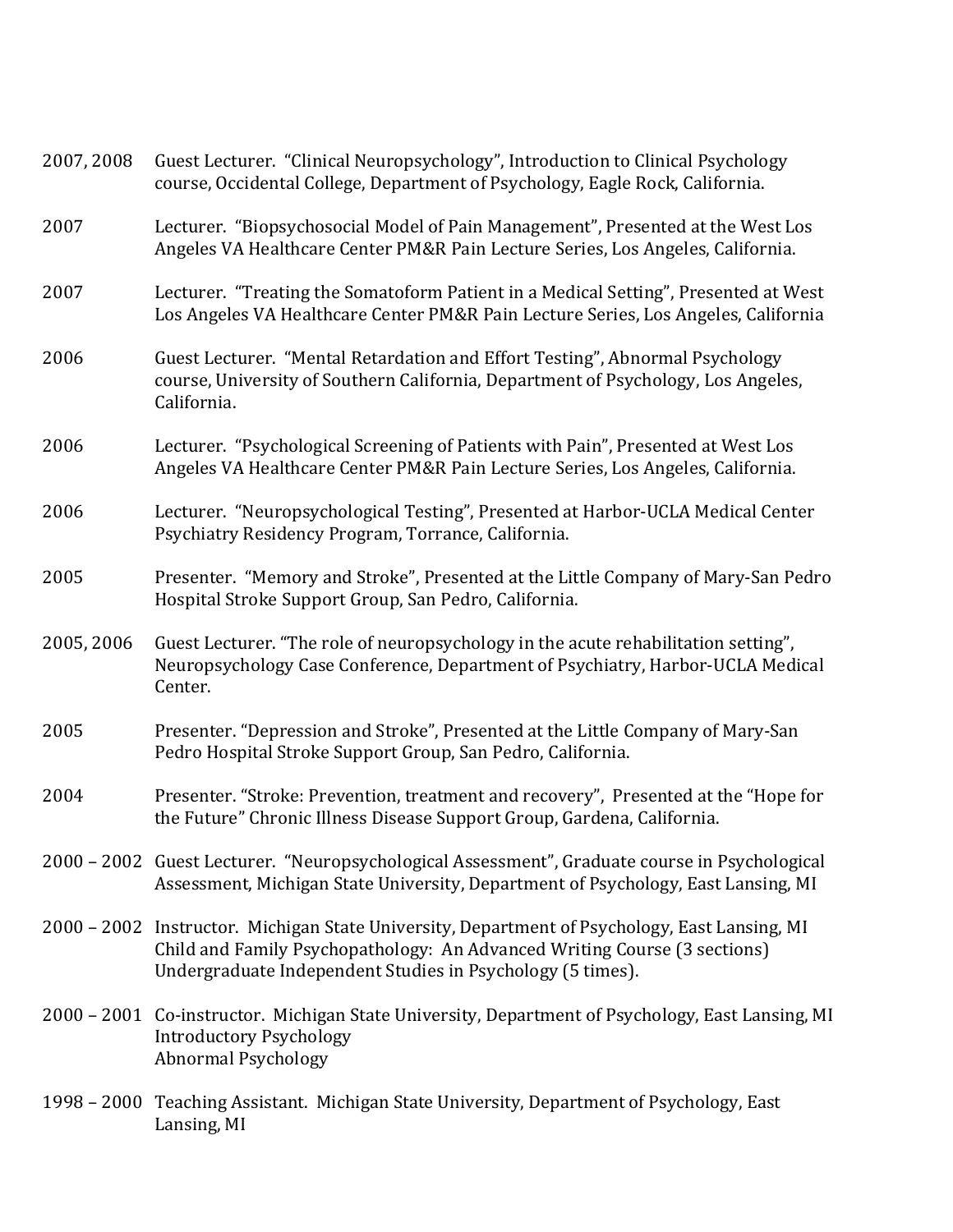Personality Psychology Child and Family Psychopathology Psychology of Women

#### **BIBLIOGRAPHY**:

## **RESEARCH PAPERS (PEER REVIEWED)**

- 1. **Victor, T.** & Abeles, N. (2004). Coaching clients to take psychological and neuropsychological tests: A clash of ethical obligations. *Professional Psychology: Research and Practice, 35,* 373-379.
- 2. Boone, K., Victor, T., Wen, J., Razani, J. & Ponton, M. (2007). The association between neuropsychological scores and ethnicity, language and acculturation variables in a large patient population. Archives of Clinical Neuropsychology, 22, 355-365.
- 3. Dean, A. C., Boone, K. B., Kim, M. S., Curiel, A. R., Martin, D. J., Victor, T. L., Zeller, M. A., & Lang, Y. K. (2008). Examination of the impact of ethnicity on the MMPI-2 Fake Bad Scale. *The Clinical Neuropsychologist*, 22, 1054-1060.
- 4. Dean, A. C., **Victor, T. L.**, Boone, K. B., & Arnold, G. (2008). The relationship of IQ to effort test performance. The Clinical Neuropsychologist, 22, 705-722.
- 5. Dean, A. C., **Victor, T. L.,** Boone, K. B., Philpott, L. M., & Hess, R. A. (2009). Dementia and effort test performance. The Clinical Neuropsychologist, 23, 133-152.
- 6. **Victor, T.**, Boone, K., Serpa, G., Beuhler, J. & Ziegler, E.A. (2009). Interpreting the meaning of multiple effort test failure. The Clinical Neuropsychologist, 23, 297-313. (chosen by the American Board of Clinical Neuropsychology as a Continuing Education piece)
- 7. Feil, D., Pearman, A., Victor, T., Harwood, D, Weinreb, J., Kahle, K. & Unutzer, J. (2009). The role of cognitive impairment and caregiver support in diabetes management of older outpatients. *International Journal of Psychiatry in Medicine, 39,* 199-214*.*
- 8. Kim, M.S., Boone, K.B., **Victor, T.L.,** Marion, S.D., Amano, S., Cottingham, M.E., Ziegler, E.A. & Zeller, M. (2010). The Warrington Recognition Memory Test for Words as a measure of response bias: Total score and response time cutoffs developed on "real world" credible and noncredible subjects. Archives of Clinical Neuropsychology, 25, 60 - 70.
- 9. Bortnik, K.E., Boone, K. B., Marion, S.D., Amano, S., Zeigler, E., Victor, T.L. & Zeller, M. (2010). Examination of various WMS-III Logical Memory Scores in the assessment of response bias. The Clinical Neuropsychologist, 24, 344 - 357.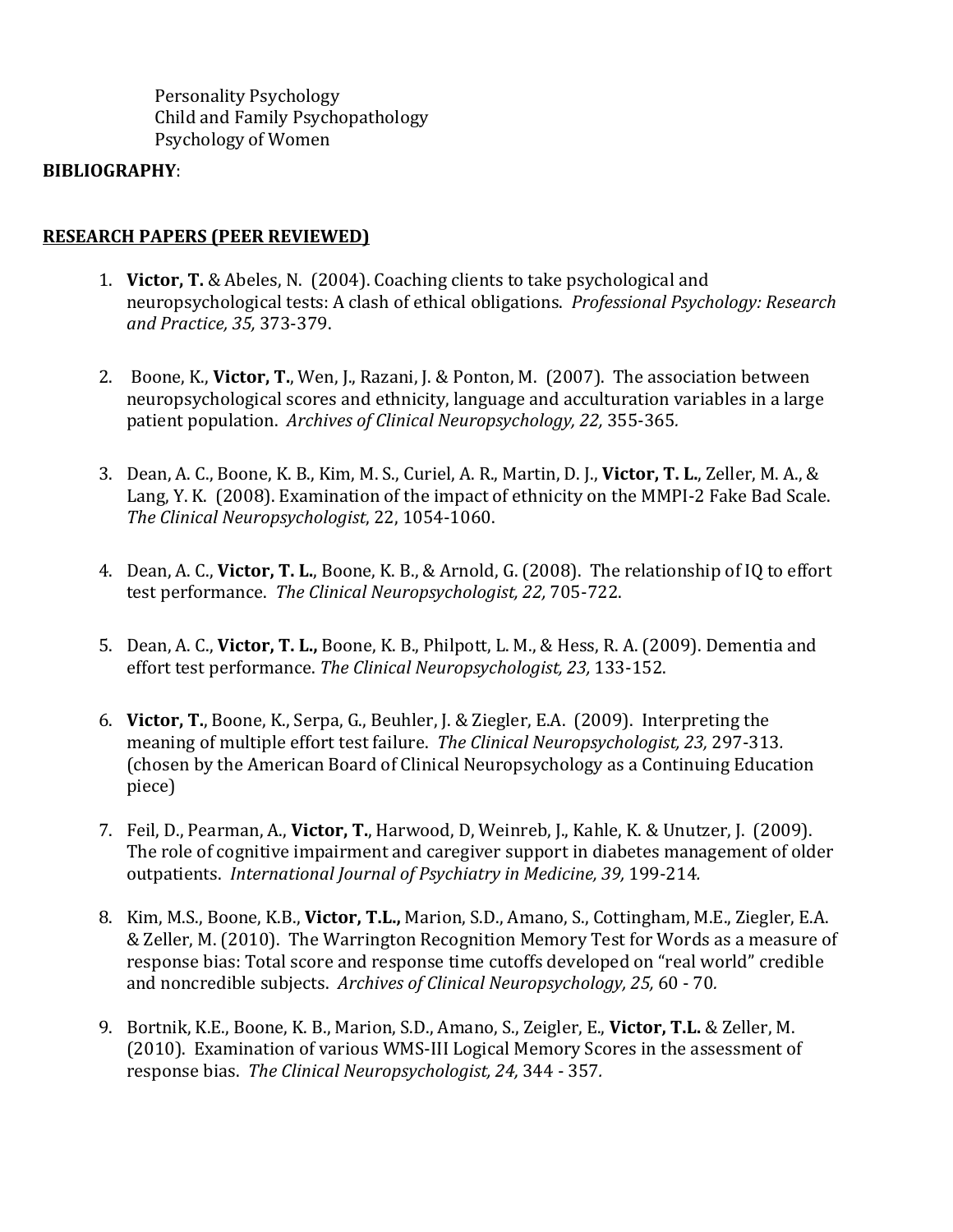- 10. Kim, N., Boone, K.B., **Victor, T.**, Lu, P., Keatinge, C., & Mitchell, C. (2010). Sensitivity and specificity of digit symbol recognition trial in the identification of response bias. Archives *of Clinical Neuropsychology, 25,* 420-428*.*
- 11. Solomon, R., Boone, K.B., Miora, D., Skidmore, S., Cottingham, M., Victor, T.L., Zeigler, E. A. & Zeller, M. (2010). Use of the WAIS-III Picture Completion subtest as an embedded measure of response bias. The Clinical Neuropsychologist, 24, 1243-1256.
- 12. Wallbom, A., Benton, D., Victor, T.L., Miranda, A., Natasti, A., & Tseng, C. (2011). Measuring success rates of nonsurgical treatment in veterans with chronic low back pain and posttraumatic stress disorder: A pilot study. The Federal Practitioner, 28(5), 16, 18 – 22, 24.
- 13. Bell-Sprinkel, T. L., Boone, K. B., Miora, D., Cottingham, M. E., Victor, T.L., Ziegler, E., Zeller, M., & Wright, M. (2012). Re-examination of the Rey Word Recognition Symptom Validity Test. *The Clinical Neuropsychologist, 27,* 516-527*.*
- 14. Yamada, K. & Victor, T.L. (2012). The impact of mindful awareness practices on college student health, well-being, and capacity for learning: A pilot study. *Psychology of Learning and Teaching, 11, 139 - 145.*
- 15. Roberson, C.J., Boone, K.B., Goldberg, H., Miora, D., Cottingham, M., Victor, T.L., Ziegler, E.A., Zeller, M & Wright, M. (2013). Cross validation of the b Test in a large known groups sample. The Clinical Neuropsychologist, 27, 495 - 508.
- 16. Arentsen, T.J., Boone, K.B., Lo, T.T.Y, Goldberg, H.E., Cottingham, M.E. Victor, T.L., Ziegler, E.A. & Zeller, M.A. (2013). Effectiveness of the Comalli Stroop Test as a measure of negative response bias. The Clinical Neuropsychologist, 27, 1060 – 1076.
- 17. Reedy, S., Boone, K., Cottingham, M., Glaser, D. F., Lu, P., Victor, T.L., Ziegler, E., Zeller, M., & Wright, M. (2013). Cross validation of the Lu et al. (2003) Rey-Osterrieth Complex Figure Test Effort Equation in a large known groups sample. *Archives of Clinical Neuropsychology, 28,* 30-37*.*
- 18. Smith, K. Boone, K.B., Victor, T.L., Miora, D., Cottingham, M., Zeigler, E.A., Zeller M. & Wright, M. (2014). Comparison of credible patients of very low intelligence and noncredible patients on neurocognitive performance validity indicators. The Clinical *Neuropsychologist, 28,* 1048 - 1070.
- 19. Cottingham, M., Victor, T.L., Boone, K.B., Ziegler, E & Zeller, M. (2014). Apparent effect of type of compensation seeking (disability versus litigation) on performance validity test scores may be due to other factors. The Clinical Neuropsychologist, 28, 1030 - 1047.
- 20. Balasanyan, M., Boone, K. B., Ermshar, A., Miora, D., Cottingham, M., Victor, T.L., Ziegler, E., Zeller, M. A., & Wright, M. (2018). Examination of the Modified Somatic Perception Questionnaire (MSPQ) in a Large Sample of Credible and Noncredible Patients Referred for Neuropsychological Testing. The Clinical Neuropsychologist, 32, 165-182.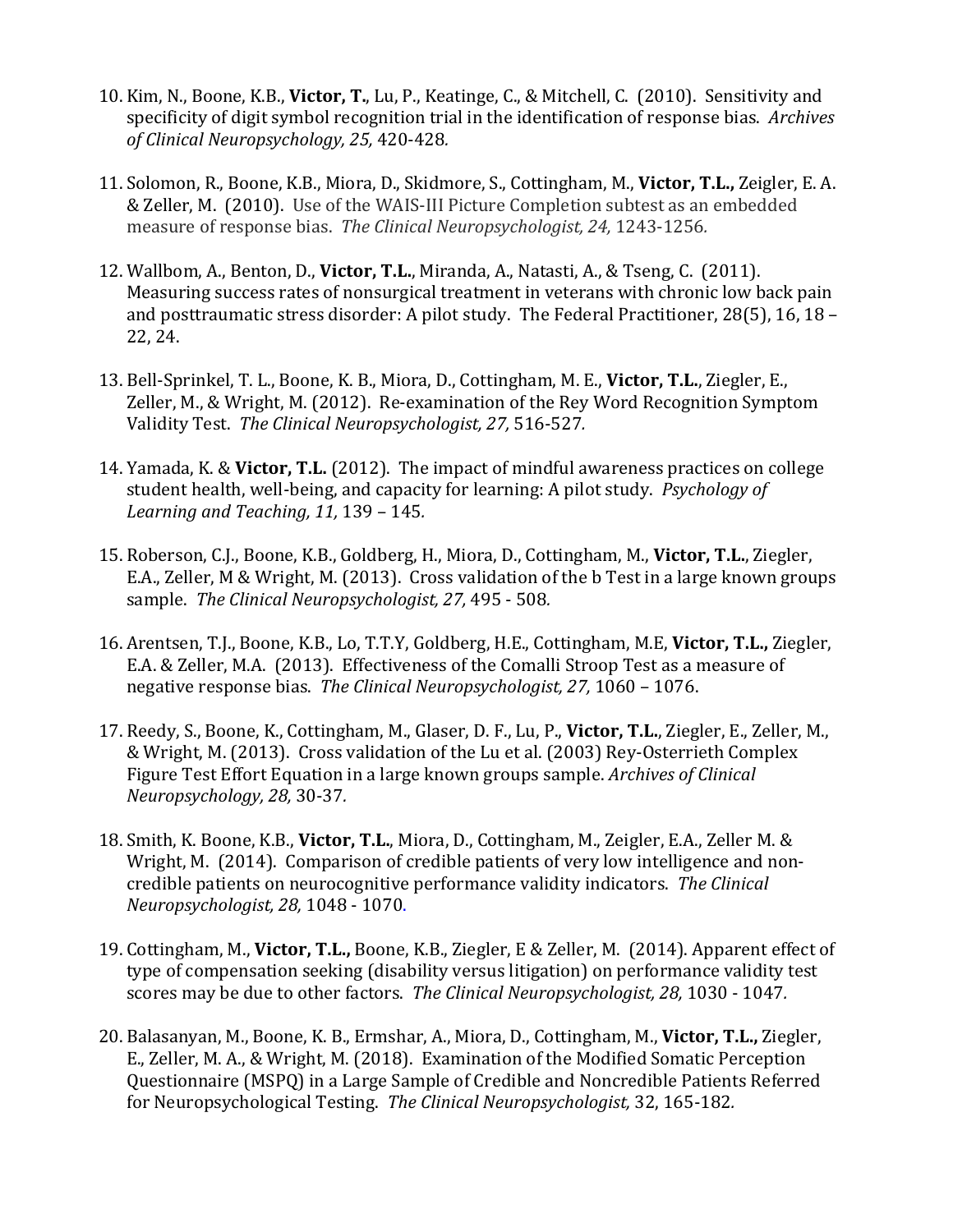- 21. McCaul, C., Boone, K.B., Ermshar, A., Cottingham, M., Victor, T.L., Zeigler, E., Zeller, M., & Wright, M. (2018). Cross-validation of the Dot Counting Test in a Large Sample of Credible and Noncredible Patients Referred for Neuropsychological Testing. The Clinical *Neuropsychologist, 32,* 1054 – 1067.
- 22. Poynter, K., Boone, K. B., Ermshar, E., Miora, D., Cottingham, M., **Victor, T. L.,** Ziegler, E., Zeller, M., & Wright, M. (2018). Wait, there's a baby in this bath water! Update on quantitative and qualitative cut-offs for Rey 15-item Recall and Recognition. *Archives of Clinical Neuropsychology, 34,* 1367–1380.
- 23. Boone, K., Sherman, D., Mishler, J., Daoud, G., Cottingham, M., Victor, T.L., Ziegler, E., Zeller, M., & Wright, M. (in press). Cross-validation of RAVLT performance validity indicators and the RAVLT/RO discriminant function in a large known groups sample. The Clinical Neuropsychologist. doi: https://doi.org/10.1080/13854046.2021.1948611

# **BOOK CHAPTERS**

- 1. Victor, T.L. & Boone, K.B. (2007). Assessing Effort in a Mentally Retarded Population. In K.B. Boone (Ed.), *Assessment of Feigned Cognitive Impairment: A Neuropsychological Perspective.* New York: Guilford Publications, Inc.
- 2. Victor, T.L., Kulick, A.D. & Boone, K.B. (2013). Assessing noncredible attention, processing speed, language and visuospatial/perceptual function in mild traumatic brain injury cases. In D.A. Carone & S.S. Bush (Eds.), *Mild Traumatic Brain Injury: Symptom Validity Assessment and Malingering.* New York: Springer Publishing Company.
- 3. Victor, T.L., Boone, K.B. & Kulick, A.D. (2013). Assessing noncredible sensory, motor, and executive function, and test battery performance in mild traumatic brain injury cases. In D.A. Carone & S.S. Bush (Eds.), *Mild Traumatic Brain Injury: Symptom Validity Assessment and Malingering.* New York: Springer Publishing Company.
- 4. Victor, T.L. & Van Dyk, K.M. (2017). The Role of Early Life Trauma in Somatization: Implications for the Clinical Practice of Neuropsychology. In K. B. Boone (Ed.) *Neuropsychological evaluation of somatoform and other functional somatic conditions:* Assessment primer. New York: Taylor & Francis.
- 5. **Victor, T.L.** & Boone, K.B. (2021). Identification of feigned intellectual disability. In K.B. Boone (Ed.), *Assessment of Feigned Cognitive Impairment: A Neuropsychological Perspective, 2<sup>nd</sup> edition.* New York: Guilford Publications, Inc.
- 6. Boone, K.B., Litvin, P. & Victor, T.L. (2021). Base rates of feigned mild traumatic brain injury (mTBI). In K.B. Boone (Ed.), *Assessment of Feigned Cognitive Impairment: A Neuropsychological Perspective, 2<sup>nd</sup> edition.* New York: Guilford Publications, Inc.
- 7. Cottingham, M.E., Boone, K.B., Goldberg, H., Victor, T.L., Zeller, M.A., Baumgart, M., Birath, B. & Wright, M. (2021). Using the MMPI-2-RF as an aid in the detection of noncredible neurocognitive presentations. In K.B. Boone (Ed.), *Assessment of Feigned Cognitive*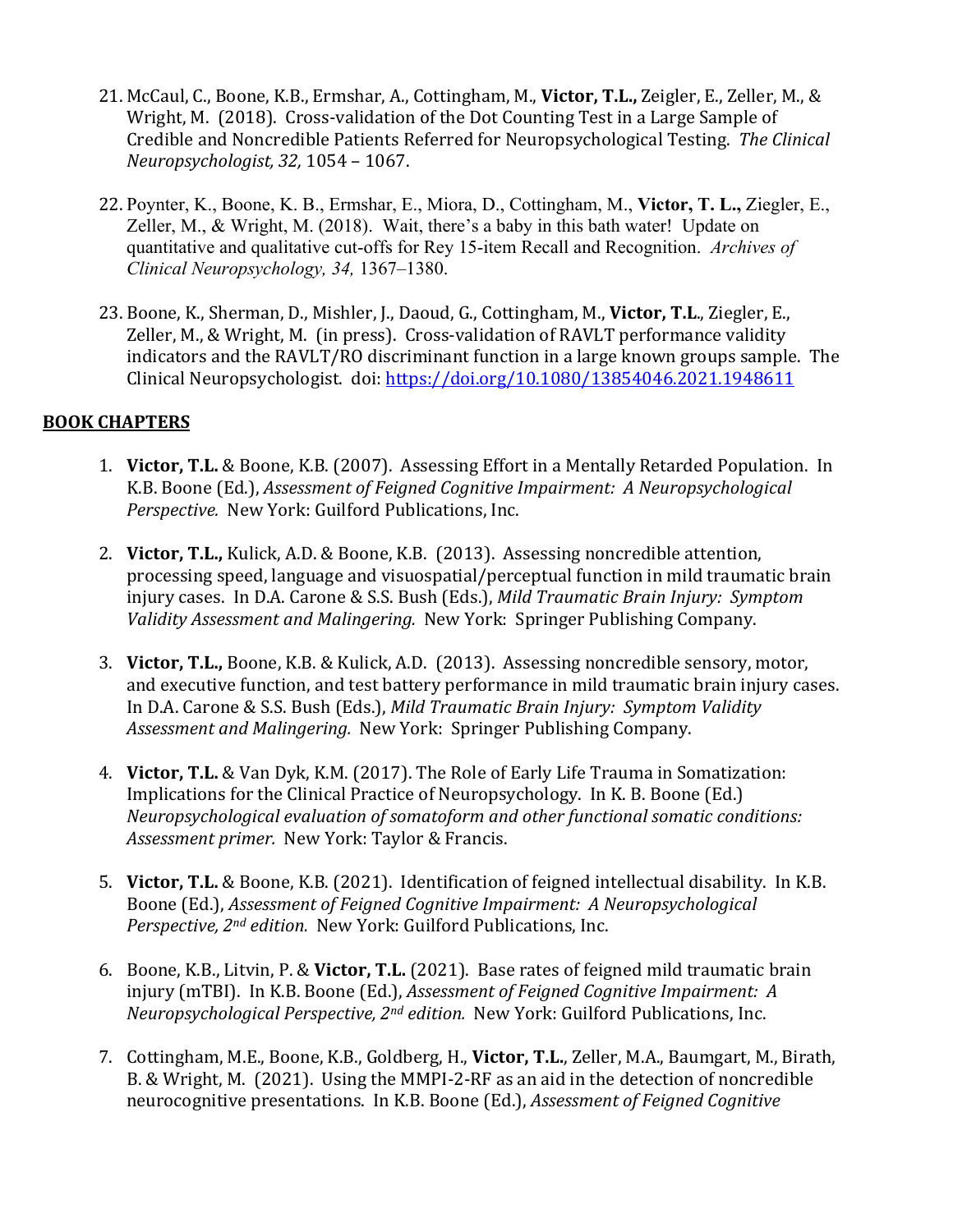*Impairment: A Neuropsychological Perspective, 2<sup>nd</sup> edition.* New York: Guilford Publications, Inc.

## **LETTERS TO THE EDITOR**

1. Victor, T.L., Boone, K.B. & Kulick, A. (2010). My head hurts just thinking about it: Letter to the Editor. *Journal of International Neuropsychological Society, 16, 1151-1152.* 

#### **REVIEWS**

- 1. Abeles, N. & **Victor, T.** (2003). Unique opportunities for psychology in mental health care for older adults. *Clinical Psychology: Science and Practice, 10, 120-124.*
- 2. Abeles, N., **Victor, T.** & Delano-Wood, L. (2004). The impact of parent or grandparent death on the family. *Professional Psychology: Research and Practice, 35, 234-239.*

#### **ABSTRACTS**

1. Feil, D., Pearman, A., **Victor, T.** & Unutzer, J. (2004). Poster entitled, "Cognitive ability and diabetes self-care in elderly veterans". Abstract in the American Associated of Geriatric Psychiatry 16<sup>th</sup> Annual Meeting Proceedings, Baltimore, MD.

2. Victor, T. & Abeles, N. (2004). Poster entitled, "Executive function, processing speed and working memory as mediators of age-related decline in verbal memory". Abstract in the 24<sup>th</sup> Annual National Academy of Neuropsychology Conference Proceedings, Seattle, WA.

3. **Victor, T.** (2005). Executive function, processing speed and working memory as mediators of age-related decline in verbal memory encoding and retrieval processes. *Dissertation Abstracts International: Section B: The Sciences and Engineering, 65 (9-B),* 4865.

4. Victor, T., Boone, K & De La Rosa-Trujillo, H. (2005). Poster presentation entitled, "The use of effort tests in a mentally retarded population". Abstract in the  $25<sup>th</sup>$  Annual National Academy of Neuropsychology Conference Proceedings, Tampa, Florida.

5. Victor, T., Boone, K., Salazar, X., Wen, J. & Lu, P.H. (2006). Poster presentation entitled, "Use of standard effort indicators across groups of varying ethnicity and primary language". Abstract in the 26<sup>th</sup> Annual National Academy of Neuropsychology Conference Proceedings, San Antonio, Texas.

6. Victor, T., Boone, K., Wen, J., Razani, J. & Ponton, M. (2006). Poster presentation entitled, "The association between ethnicity and neuropsychological scores in a large patient population." Accepted for presentation at the 2006 American Academy of Clinical Neuropsychology (AACN) annual conference, Philadelphia, PA.

7. Victor, T. & Boone, K. (2006). Poster presentation entitled, "Somatization and malingering of cognitive deficit in sixteen medicolegal cases of chronic fatigue syndrome".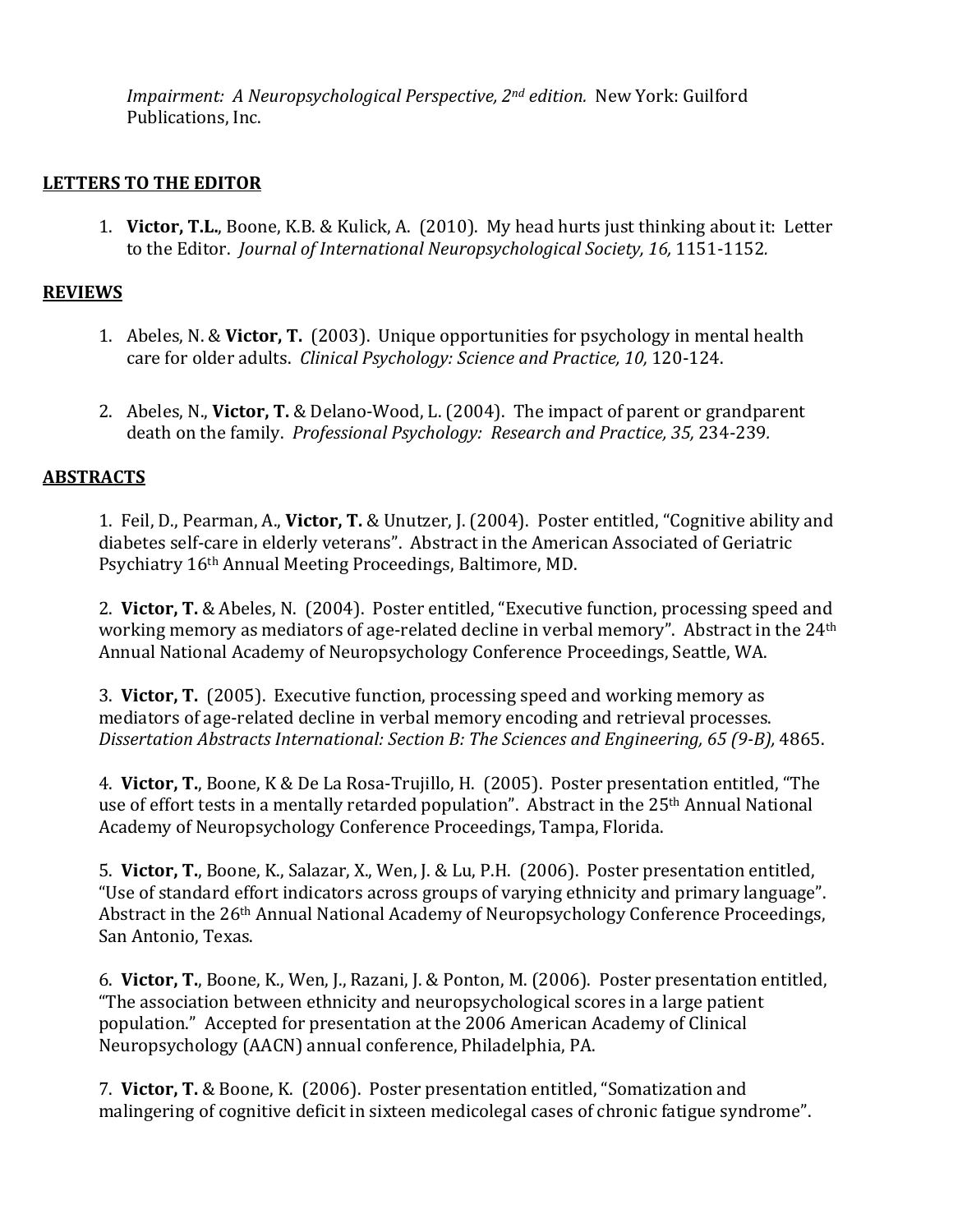Accepted for presentation at the 17<sup>th</sup> Annual American Neuropsychiatric Association (ANPA) Conference, La Jolla, California.

8. Victor, T. & Boone, K. (2006). Poster presentation entitled, "A case of mental retardation and malingering". Accepted for presentation at the  $17<sup>th</sup>$  Annual ANPA Conference, La Jolla, California.

9. Victor, T., Boone, K., & Arnold, G. (2006). Poster presentation entitled, "An examination of the relationship between IQ and effort test performance". Accepted for presentation at the 17<sup>th</sup> Annual ANPA Conference, La Jolla, California.

10. Victor, T., Boone, K. Serpa, G. & Beuhler, J. (2006). Poster presentation entitled, "Using multiple measures of effort: Certain test combinations yield the most accurate results". Accepted for presentation at the  $34<sup>th</sup>$  Annual International Neuropsychological Society Conference, Boston, Massachusetts.

11. Dean, A., Victor, T., Boone, K. & Medina, A. (2006). Poster presentation entitled, "The validity of using effort tests in a mentally retarded or learning disabled population: A case example". Accepted for presentation at the 34<sup>th</sup> Annual International Neuropsychological Society Conference, Boston, Massachusetts.

12. Khalifeh, A., Mason, K., Victor, T., & Boone, K.B. (2007). Poster presentation entitled, "The false positive rate for common effort tests in individuals diagnosed with attention deficit hyperactivity disorder." Presented at the 115<sup>th</sup> Annual Convention of the American Psychological Association, San Francisco, California.

13. Victor, T., Boone, K.B., Zeller, M., Dean, A. (2007). Poster presentation entitled, "The false positive rate for common effort tests in individuals diagnosed with learning disabilities" Accepted for presentation at the  $35<sup>th</sup>$  Annual International Neuropsychological Society Conference, Portland, Oregon.

14. Victor, T., Boone, K.B., Dean, A., Zeller, M. & Hess, R. (2007). Poster presentation entitled, "Vocabulary minus Digit Span as a function of education". Accepted for presentation at the 35<sup>th</sup> Annual International Neuropsychological Society Conference, Portland, Oregon.

15. Ciovica, A., Cottingham, M.E., Boone, K.B., Zeller, M. & Victor, T. (2007). Poster presentation entitled, "The MMPI-2 restructured clinical scales and their correlates among various neuropsychological domains." Accepted for presentation at the  $35<sup>th</sup>$  Annual International Neuropsychological Society Conference, Portland, Oregon.

16. Cottingham, M.E., Ciovica, A., Boone, K.B., Victor, T. & Zeller, M. (2007). Poster presentation entitled, "MMPI-2 and neurocognitive ability: Profile comparability in credible patients vs. patients judged to be exerting poor cognitive effort." Accepted for presentation at the 35<sup>th</sup> Annual International Neuropsychological Society Conference, Portland, Oregon.

17. Dean, A., Boone, K.B., Zeller, M., **Victor, T.**, Ciovica, A. & Cottingham, M.E. (2007). Poster presentation entitled, "Ethnicity and performance on the MMPI-2 Fake Bad Scale: A preliminary investigation. Accepted for presentation at the  $35<sup>th</sup>$  Annual International Neuropsychological Society Conference, Portland, Oregon.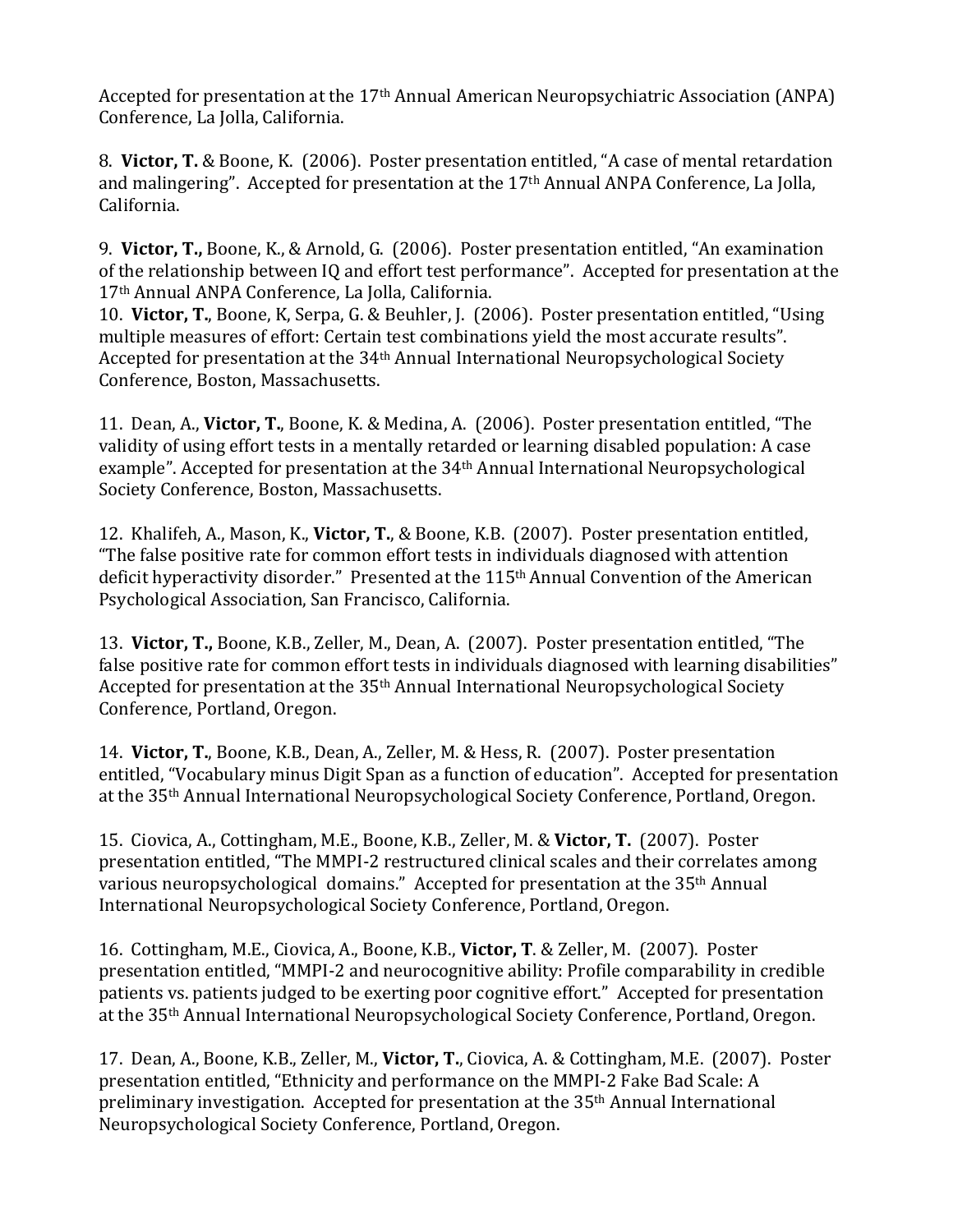18. Zeller, M., Boone, K.B., Victor, T. & Dean, A. (2007). Poster presentation entitled, "Different patterns of malingering based on education" Accepted for presentation at the  $35<sup>th</sup>$ Annual International Neuropsychological Society Conference, Portland, Oregon.

19. Ziegler, E.A., Boone, K.B., Victor, T.L. & Zeller, M.A. (2007). Poster presentation entitled, "Finger Tapping and Grip Strength in the detection of noncredible performance." Accepted for presentation at the 5th Annual Conference of the American Academy of Clinical Neuropsychology (AACN), Denver, Colorado.

20. Victor, T. L., Dean, A. C., Boone, K. B., & Hess, R. (2007). Poster presentation entitled, "Detecting feigned dementia: Survey of the American Academy of Forensic Psychologists (AAFP)." Accepted for presentation at the  $26<sup>th</sup>$  Annual National Academy of Neuropsychology Conference, Scotsdale, Arizona.

21. Dean, A. C., Victor, T. L., Boone, K. B., Philpott, L. M., Hess, R. & Razani, J. (2007). Poster presentation entitled, "Effort test performance in patients with dementia." Accepted for presentation at the 26<sup>th</sup> Annual National Academy of Neuropsychology Conference, Scotsdale, Arizona.

22. Dean, A. C., Victor, T. L., Boone, K. B., Curiel, A., & Zeller, M. A. (2007). Poster presentation entitled, "Preliminary data on the use of Finger Tapping as an effort test in demented populations." Accepted for presentation at the 26<sup>th</sup> Annual National Academy of Neuropsychology Conference, Scotsdale, Arizona.

23. Victor, T.L., Boone, K.B., & Ziegler, E.A. (2007). Poster presentation entitled, "Interpreting the meaning of multiple effort test failure: Examination of free-standing effort tests." Accepted for presentation at the  $36<sup>th</sup>$  Annual International Neuropsychological Society Conference, Waikoloa, Hawaii.

24. Bortnik, K., Boone, K.B., Ziegler, E.A., Victor, T.L. & Zeller, M. (2008). A re-examination of the effectiveness of the WMS-III Logical Memory Rarely Missed Index in noncredible patients. Accepted for presentation at the 5<sup>th</sup> Annual American Academy of Clinical Neuropsychology (AACN) annual conference, Boston, MA.

25. Curiel, A., Boone, K.B., Wen, J., Ziegler, E. A., Victor, T.L. & Zeller, M. (2008). An examination of the effectiveness of the Meyers and Volbrecht (2003) motor function formula in assessment of response bias. Accepted for presentation at the  $5<sup>th</sup>$  Annual American Academy of Clinical Neuropsychology (AACN) annual conference, Boston, MA.

26. Khalifeh, A., Boone, K.B., Arnold, G., Ziegler, E.A., Victor, T.L. & Zeller, M. (2008). The effectiveness of a forced-choice post-test in the detection of suboptimal performance in neuropsychological evaluations. Accepted for presentation at the 5<sup>th</sup> Annual American Academy of Clinical Neuropsychology (AACN) annual conference, Boston, MA.

27. Kim, T., Boone, K.B., Zeigler, E.A., **Victor, T.L.,** & Zeller, M. (2008). Development of a digit symbol recognition trial for the detection of suspect effort. Accepted for presentation at the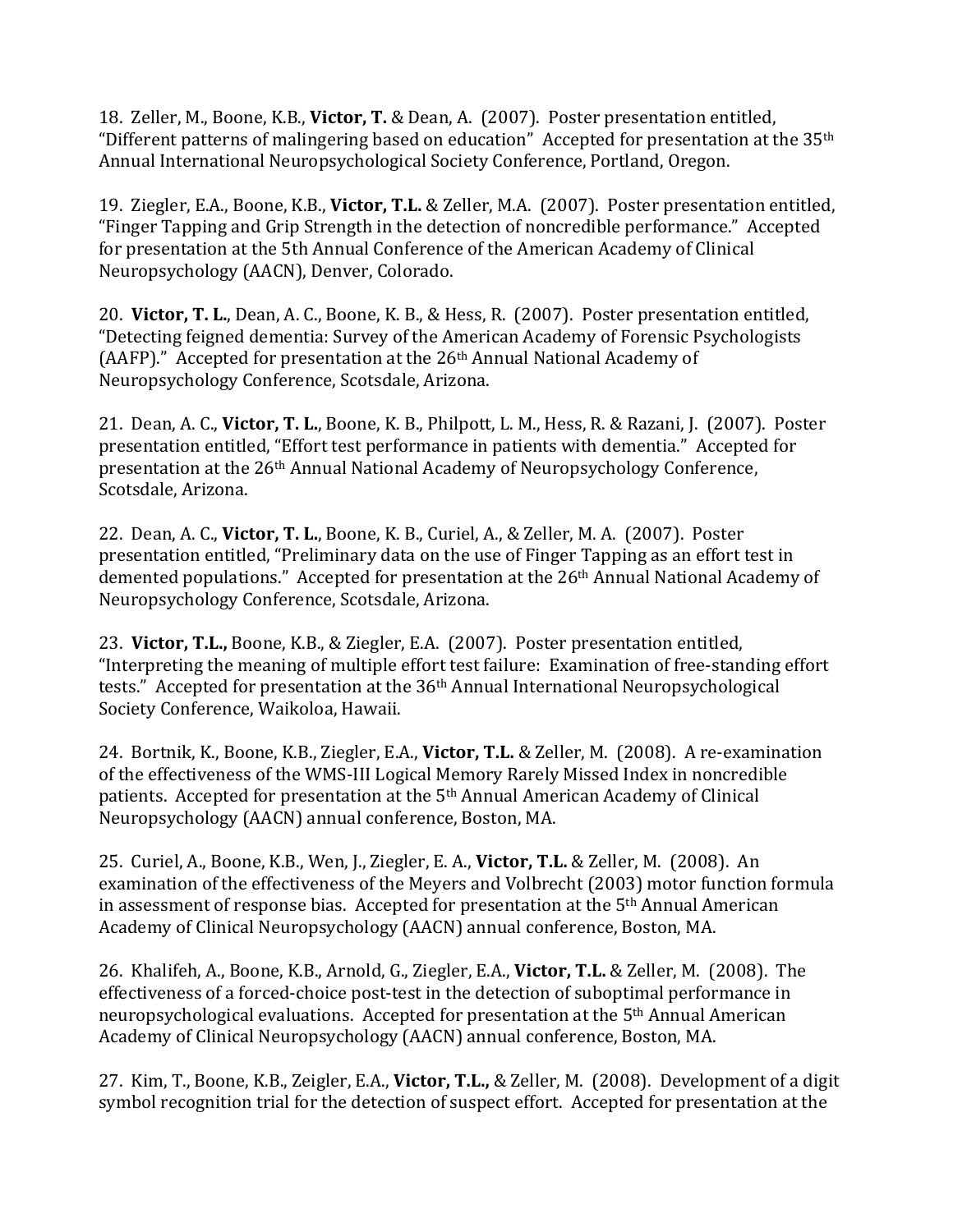5<sup>th</sup> Annual American Academy of Clinical Neuropsychology (AACN) annual conference, Boston, MA.

28. Legardy, S., Boone, K.B., Victor, T.L., & Zeller, M. (2008). Examination of the Validated RBS for the MMPI-2 with symptom validity tests in detection of feigned cognitive impairment. Accepted for presentation at the  $5<sup>th</sup>$  Annual American Academy of Clinical Neuropsychology (AACN) annual conference, Boston, MA.

29. Torres, K., Boone, K.B., Wen, J., Ziegler, E.A., Victor, T.L., & Zeller, M. (2008). The Finger Tapping and Kaufman Hand Movements Tests in the detection of response bias. Accepted for presentation at the 5<sup>th</sup> Annual American Academy of Clinical Neuropsychology (AACN) annual conference, Boston, MA.

30. Ziegler, E.A., Boone, K.B., **Victor, T.L.** & Zeller, M. (2008). The specificity of Digit Span effort indicators in patients with poor math abilities. Accepted for presentation at the  $5<sup>th</sup>$ Annual American Academy of Clinical Neuropsychology (AACN) annual conference, Boston, MA.

31. Ziegler, E.A., Boone, K.B., Victor, T.L. & Zeller, M. (2008). The specificity of the Dot Counting Test in patients with poor math abilities. Accepted for presentation at the  $5<sup>th</sup>$ Annual American Academy of Clinical Neuropsychology (AACN) annual conference, Boston, MA.

32. Bortnik, K., Boone, K.B., Ziegler, E.A., Victor, T.L. & Zeller, M. (2009). A re-examination of the effectiveness of the WMS-III Logical Memory Rarely Missed Index in noncredible patients: Revision of the RMI. Accepted for presentation at the 7<sup>th</sup> Annual American Academy of Clinical Neuropsychology (AACN) annual conference, San Diego, CA.

33. Wallbom, A., Victor, T.L., Miranda, A., Natasti, A., Benton, D., Tseng, C. (2009). A pilot study to identify barriers to treatment in OEF/OIF veterans with post-traumatic stress disorder (PTSD) and low back pain. Invited presentation at the Congressionally Directed Medical Research Programs (CDMRP) Agenda for Military Health Research Forum, Hallmark Crown Center, Kansas City, Missouri.

34. Cottingham, M.E., Goldberg, H.E., Perry, L., Pazienza, S., Boone, K.B. & Victor, T.L. (2009). The Effect of Psychosis on Validity Indicators. Accepted for presentation at the 29th Annual National Academy of Neuropsychology Conference, New Orleans, Louisiana.

35. Zirovich, M.D, Tagliazucchi, E., Victor, T.L., Fraiman, D., Balenzuela, P., Scremin, O.U., & Chialvo, D. (2010). Resting brain functional connectivity is disrupted in chronic back pain patients. Submitted for presentation at the 40<sup>th</sup> Annual Society for Neuroscience (SFN) conference, San Diego, California.

36. Cottingham, M.E., Boone, K.B., Goldberg, H.E., Victor, T.L. & Baumgart, M. (2010).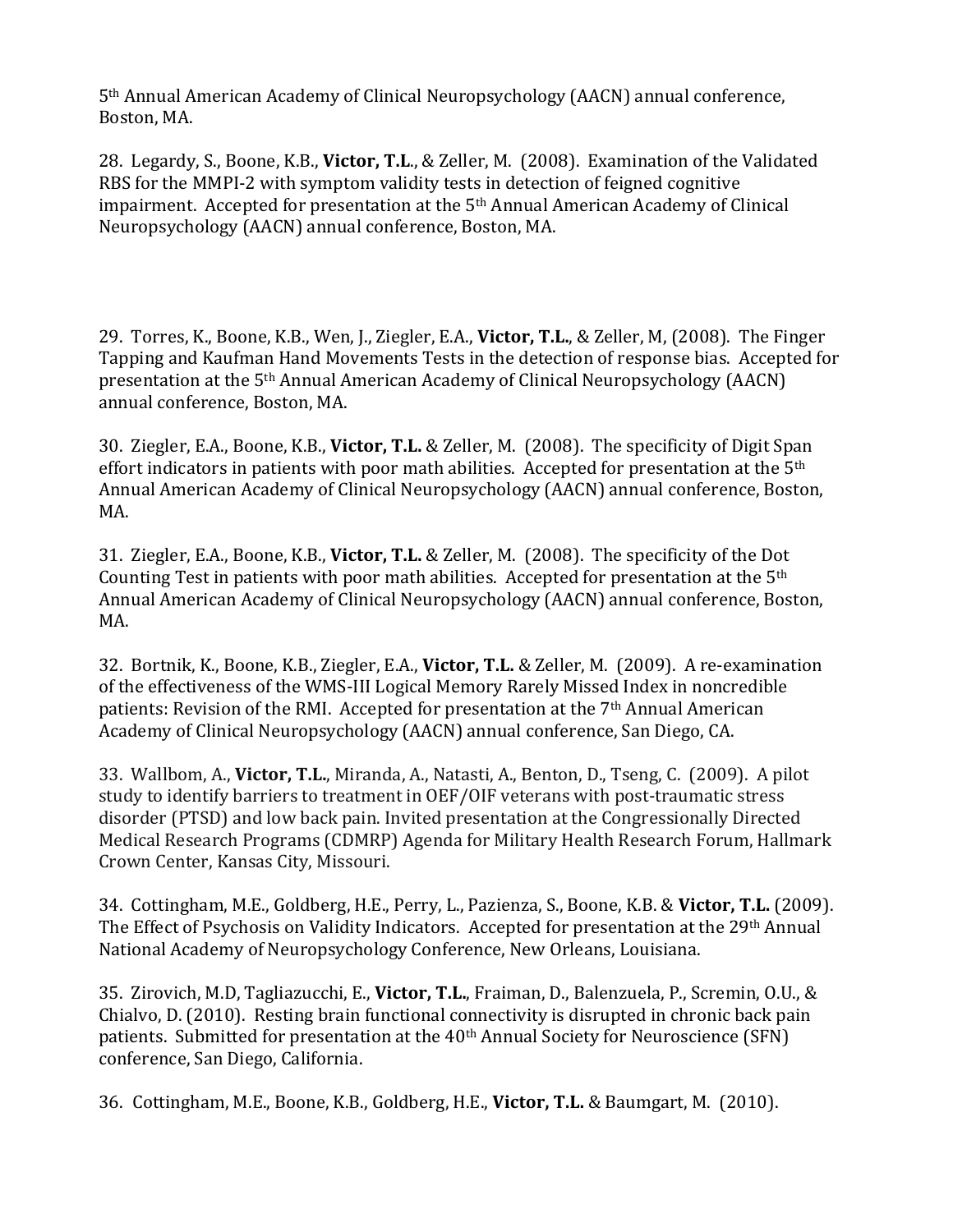MMPI-2-RF Somatic Scales: Sensitivity and Specificity. Accepted for presentation at the 7<sup>th</sup> Annual American Academy of Clinical Neuropsychology (AACN) conference, Chicago, Illinois.

37. Yamada, K. & **Victor, T.** (2010). Mindfulness in the university classroom. Accepted for presentation at the 188<sup>th</sup> Annual American Psychological Association convention (SAG and Division 17), San Diego, California.

38. Benton, D., Wallbom, A.S., Victor, T.L, Miranda, A., Nastasi, A., Chi, S. & Tseng, X. (2010). A pilot study to identify barriers in the treatment of OEF/OIF Veterans with posttraumatic stress disorder and low back pain. Accepted for presentation at the American Academy of Physical Medicine & Rehabilitation Annual Meeting, Seattle, Washington.

39. Zirovich, M.D., Victor, T.L., Melrose, R.J., Pangarkar, S.S., Kulick, A., & Naliboff, B.D. (2010). The use of Botulinum Toxin Type A in veterans with post-traumatic headache: A case series. Accepted for presentation at the annual UCLA Department of Physical Medicine and Rehabilitation Research Day, Los Angeles, California.

40. Victor, T.L., Melrose, R.J., Ettenhofer, M.L. & Okonek, A. (2011). The association between headache and neuropsychological functioning in OEF/OIF veterans with history of traumatic brain injury. Abstract accepted to the  $39<sup>th</sup>$  annual meeting of the International Neuropsychological Society, Boston, MA.

41. Melrose, R.J., Victor, T.L., Ettenhofer, M.L., Carter, C., Castellon, S.A., & Okonek, A. (2011). The use of cognitive effort tests in OEF/OIF Veterans who speak English as a second language. Abstract accepted to the  $39<sup>th</sup>$  annual meeting of the International Neuropsychological Society, Boston, MA.

42. Melrose, R.J., Victor, T.L., Ettenhofer, M.L. & Okonek, A. (2011). The performance of OEF/OIF veterans on standard tests of cognitive effort: A descriptive study. Abstract accepted to the 39<sup>th</sup> annual meeting of the International Neuropsychological Society, Boston, MA.

43. Scott, T. M., Hardy, D., J., Cottingham, M., E., Victor, T., L., Romero, E., Parish, B., Flores, C., Flott, K., Lo, T., Turner, M., Rivera, J., & Wright, M., J. (2011). ESL Status and SES in Neuropsychological Test Performance in Hispanic College Students. Abstract accepted to the 39<sup>th</sup> annual meeting of the International Neuropsychological Society, Boston, MA.

44. Yamada, K. & Victor, T.L. (2011). The impact of mindful awareness practices on college student health, well-being, and capacity for learning. Abstract accepted to the 3<sup>rd</sup> annual meeting of the International Conference for the Teaching of Psychology, Vancouver, Canada.

45. Turner, M., Lopez, W., Maes, L., Calderon, D., Cottingham, M. E., Victor, T. L., & Wright, M. J. (2012). Neuropsychological assessment of ethnic minorities: The influence of educational resources variables and early life experiences. Abstract accepted to the 9th Annual American Academy of Clinical Neuropsychology (AACN) conference, Seattle, Washington.

46. Lopez, W., Turner, M., Maes, L., Calderon, D., Cottingham, M. E., Victor, T. L., & Wright, M. J. (2012). Neuropsychological assessment of ethnic minorities: The influence of language and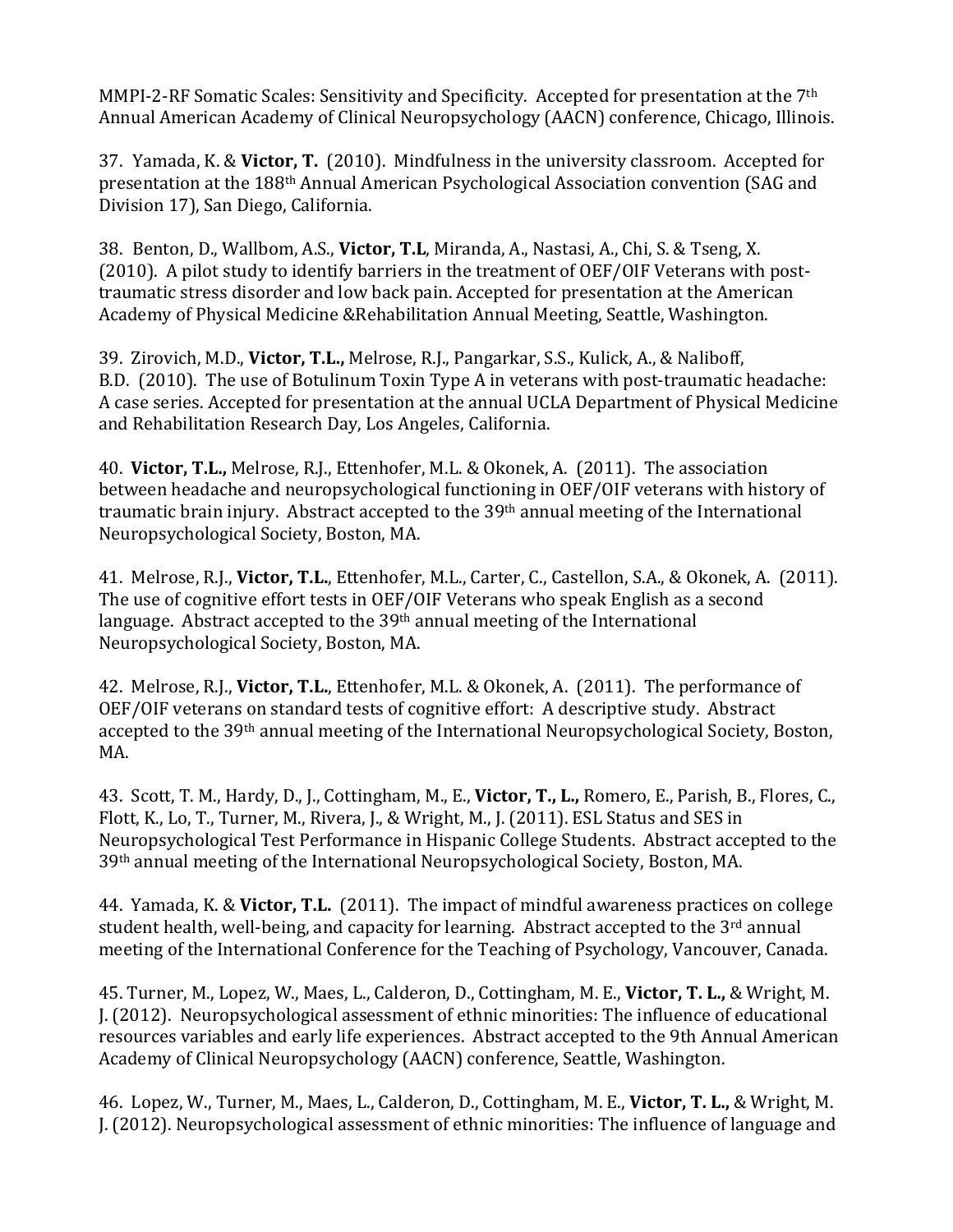socioeconomic status. Abstract accepted to the 9th Annual American Academy of Clinical Neuropsychology (AACN) conference, Seattle, Washington.

47. Cottingham, M. E., Lopez, W., Turner, M., Maes, L., Calderon, D., Victor, T. L., & Wright, M. I. (2012). Neuropsychological assessment of ethnic minorities: The influence of parental level of education and financial resources. Abstract accepted to the 9th Annual American Academy of Clinical Neuropsychology (AACN) conference, Seattle, Washington.

48. Victor, T.L., Curiel, A., Boone, K.B., Lu, P., Mitchell, C. Keatinge, C, Zeigler, E.A., Zeller, M. & Wright, M. (2013). A Re-examination of the Meyers and Volbrecht (2003) Motor Equation for the Identification of Neurocognitive Symptom Invalidity. Abstract accepted to the 41<sup>st</sup> annual meeting of the International Neuropsychological Society, Waikoloa, Hawaii. 49. Victor, T.L., Roberson, C., Boone, K.B., Goldberg, H., Miora, D., Cottingham, M., Zeigler, E.A., Zeller, M. & Wright, M. (2013). Cross Validation of the b Test in a Large Known Groups Sample, Abstract accepted to the  $41<sup>st</sup>$  annual meeting of the International Neuropsychological Society, Waikoloa, Hawaii.

50. Victor, T.L., Bell-Sprinkel, T.L., Boone, K.B., Miora, D., Cottingham, M., Zeigler, E.A., Zeller, M. & Wright, M. (2013). Cross-validation of the Rey Word Recognition symptom validity test. Abstract accepted to the  $41<sup>st</sup>$  annual meeting of the International Neuropsychological Society, Waikoloa, Hawaii.

51. Victor, T.L., Reedy, S., Boone, K.B., Cottingham, M., Glaser, D., Lu, P., Zeigler, E.A., Zeller, M. & Wright, M. (2013). Cross validation of the Lu et al. (2003) Rey-Osterrieth Complex Figure Test effort equation in a large known groups sample, Abstract accepted to the  $41<sup>st</sup>$  annual meeting of the International Neuropsychological Society, Waikoloa, Hawaii.

52. Garcia, D.A., Victor, T.L., Cottingham, M.E., Hardy, D. & Wright, M. (2013). The relationship between bilingualism and neuropsychological test performance. Poster presented at the 10th Annual American Academy of Clinical Neuropsychology (AACN) conference, Chicago, Illinois.

53. Moss, V. & Victor, T.L. (2013). Does the practice of meditation lead to improvements in cognitive functioning? Poster presented at the  $1<sup>st</sup>$  annual International Conference on Mindfulness, Rome, Italy.

54. Eisman, G., Maes, L., Victor, T. L., Lopez, W. D., Garcia, D., Moss, V., Turner, M., Cottingham, M. E., Hardy, D., & Wright, M. (2014). The relationship between time perspective and neuropsychological test performance. Poster presented at the annual meeting of the 42<sup>nd</sup> annual International Neuropsychological Society, Seattle, Washington.

55. Poynter, K., Boone, K., Cottingham, M. E., Ermshar, A., Miora, D., Victor, T.L., Ziegler, E., & Zeller, M. (2014). A Re-examination of the Rey 15-item plus Recognition Test: There's a baby in that bath water!" Poster presented at the 11<sup>th</sup> Annual American Academy of Clinical Neuropsychology (AACN) conference, New York, New York.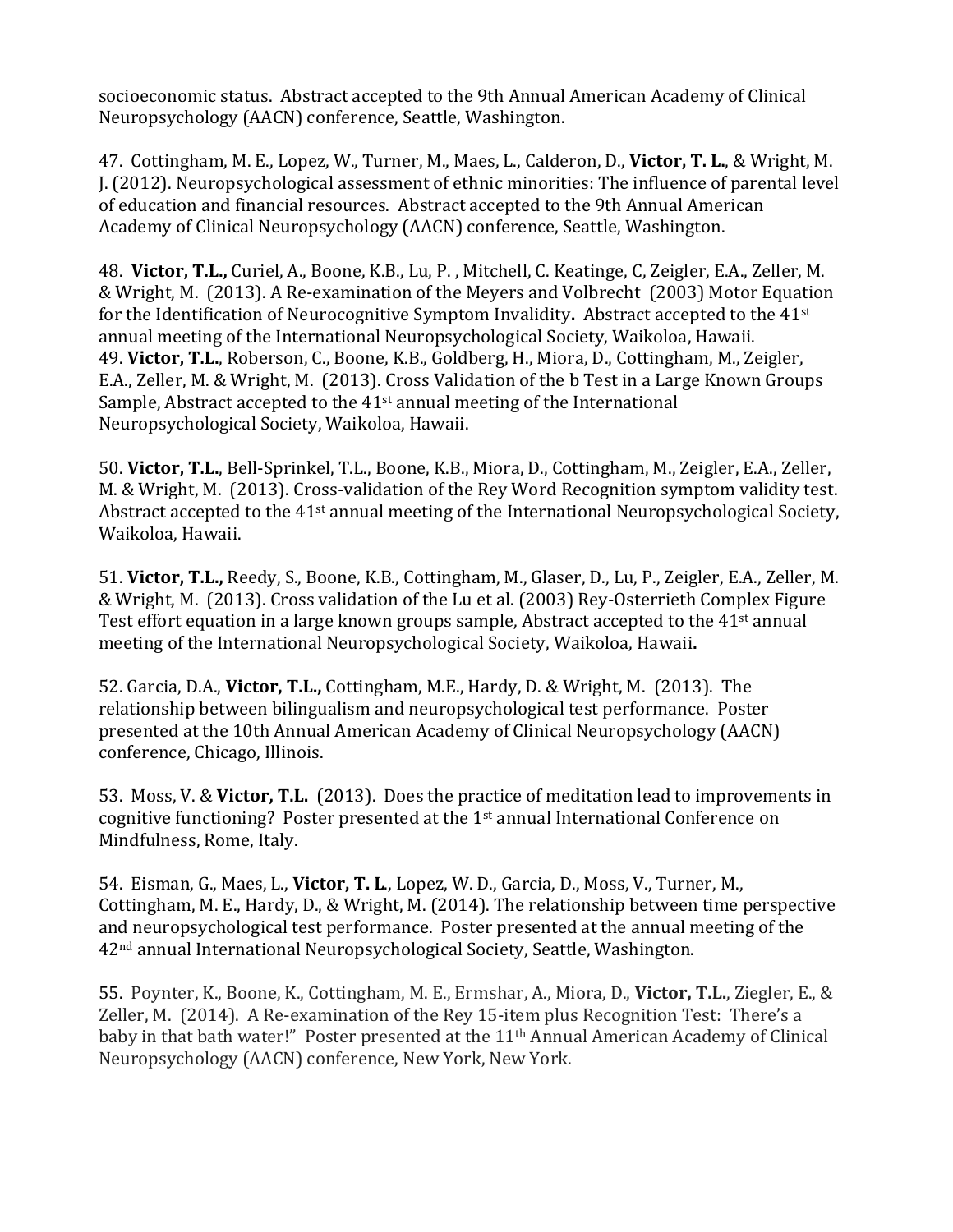56. Lopez, D.W., McElwee, C., Eisman, G., Victor, T.L., Hardy, D. & Wright, M. (2015). English as a Second Language and Performance on Tests of Executive Functioning. Poster presented at the 43<sup>rd</sup> annual International Neuropsychological Society, Denver, Colorado.

57. **Victor, T.L.** (2015). Consulting in the Wild: The parallels and pitfalls of doing business in a system that takes survival functions to a whole other level. Oral presentation at the annual Belgirate V conference: Doing the Business of Group Relations Conferences: Un/Conscious Dynamics, Systems and Ethics: An international conference for group relations practitioners, Belgirate, Lago Maggiore, Italy.

58. Cortes, M., Lopez, W., McElwee, C., Victor, T.L., Hardy, D. & Wright, M. (2015). The Influence of English as a Second Language on Verbal Fluency Performance. Poster presented at the 35<sup>th</sup> annual conference of the National Academy of Neuropsychology (NAN), Austin, Texas. 

59. Rodriguez, J. & Victor, T.L. (2016). Frontal Systems Functioning as a Mediator Between Meditation and Emotion Regulation. Poster presented at the  $2<sup>nd</sup>$  annual International Conference on Mindfulness, Rome, Italy.

60. McElwee, C., Victor, T.L., & Merz, E. (2019). The Influence of Early Life Socio-Environmental Factors on Neuropsychological Test Performance in A Healthy Adult Sample. Poster presented at the 45<sup>th</sup> annual International Neuropsychological Society, New York, New York.

61. Knight, J. & Victor, T.L. (2019). Performance validity in an undergraduate population. Poster presented at the 99<sup>th</sup> annual Western Psychological Association convention, Pasadena, California.

62. Dorsey-Elson, L., Lampl, J., Romo, J., Rivera, A., Cortez, S. & Victor, T.L. (2019). Putting the ART in BART. Oral presentation at the 50<sup>th</sup> Anniversary Celebration of the AKRI Dialogues IV. Chicago, Illinois.

63. Mangassarian, S., Lopez-Hernandez, D. W., Bueno, A., Fatoorechi, S., Olmos, W., Knight, J. E., Graub, N., Smith, K. E., Lopez, E., Munoz, I., Rugh-Fraser, R. A., Victor, T. L., Budding, D., Vespa, P., Rico, M., Rad, H., Waite, E., Uguru, O., Hovda, A. D., McArthur, D. L., Plurad, D., Fuster, J. M., Woo, E., Hardy, D., Litvin, P. Y., Wright, M. J. (2021). Bilingualism Benefits Neuropsychological Function in Traumatic Brain Injury. Poster presented at the 49th annual International Neuropsychological Society Meeting, San Diego, CA.

64. Smith, K. E., Lopez-Hernandez, D. W., Litvin, P. Y., Fatoorechi, S., Mangassarian, S., Victor, T. L., Bueno, A., Rugh-Fraser, R. A., Lopez, E., Schmitter-Edgecombe, M., Zakarian, F., Rad, H., Waite, E., Hernandez, K. V., Budding, D., Vespa, P., Hovda, A. D., McArthur, D. L., Plurad, D., Fuster, J. M., Woo, E., Boone, K. B., Hardy, D., Wright, M. J. (2021). Assessing Fluency Workload in Latinx Traumatic Brain Injury Survivors. Poster presented at the 49th annual International Neuropsychological Society Meeting, San Diego, CA.

65. Torres, E., Lopez-Hernandez, D. W., Litvin, P. Y., Victor, T. L., Mangassarian, S., Fatoorechi, S., Rugh-Fraser, R. A., Knight, J. E., Baez, A. J., Lopez, E., Rad, H., Rico, M., Uguru, O., Budding, D., Vespa, P., Hovda, A. D., McArthur, D. L., Plurad, D., Fuster, J. M., Woo, E., Hardy, D.,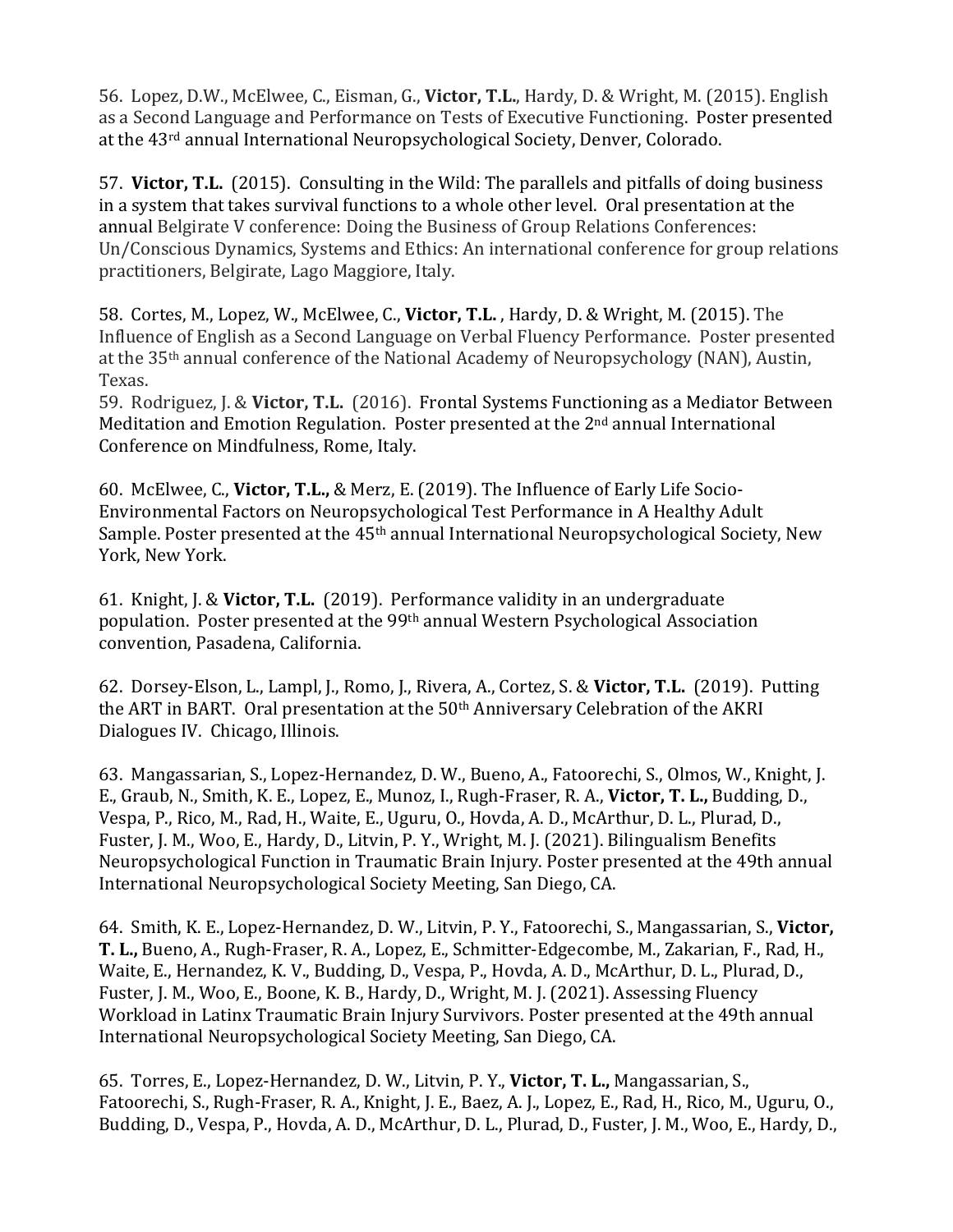Boone, K. B., Wright, M. J. (2021). Perceived Workload on the Dot Counting Test and Rey 15-Item Recall and Recognition Test in Bilingual and Monolingual Traumatic Brain Injury Survivors and Healthy Comparison Adults. Poster presented at the 49th annual International Neuropsychological Society Meeting, San Diego, CA.

66. Jacobs, S., Harkins, S., Lampl, J. & Victor, T.L. (2021). The neuroscience of Group Relations. Oral presentation accepted at the AKRI Dialogues V, Virtual Conference.

68. Butler, R., Vink, L., Lampl, J. & Victor, T.L. (2021). Group Relations at California State University, Dominguez Hills. Oral presentation accepted at the AKRI Dialogues V, Virtual Conference.

69. Saravia, S., Lopez-Hernandez, D.W., Baez, A.J., Munoz, I.D.C., Cervantes, R., Victor, T.L., Wright, M.J., Hardy, D.J. & Fernandez, A.L. (2021). The Impact of Acculturation on Hispanic-Americans Cordoba Naming Test Performance. Poster presented at the 19th Annual American Academy of Clinical Neuropsychology (AACN) conference, Virtual.

#### **STUDENT MENTORING:**

#### **THESIS COMMITTEE CHAIR:**

| $2008 - 2010$ | Thesis Chair for Kiyomi Yamada, Masters level graduate student, CSUDH<br>Department of Psychology<br>Completed: The Effect of Mindful Awareness Practices (MAPs) on Student<br>Psychological Well-being and Capacity for Learning                                                                                                       |
|---------------|-----------------------------------------------------------------------------------------------------------------------------------------------------------------------------------------------------------------------------------------------------------------------------------------------------------------------------------------|
| $2014 - 2015$ | Thesis Chair for Marcella May, Masters level graduate student, CSUDH<br>Department of Psychology<br>Completed: In search of evidence for a psychophysiological profile of adolescents<br>with oppositional defiant disorder.                                                                                                            |
| $2012 - 2016$ | Thesis Chair for Victoria Moss, Masters level graduate student, CSUDH<br>Department of Psychology<br>Completed: The Relationship Between Meditation and Neuropsychological Test<br>Performance                                                                                                                                          |
| $2012 - 2017$ | Thesis Chair for Jasmin Rodriguez, Masters level graduate student, CSUDH<br>Department of Psychology<br>Completed: Examining Cognitive Functioning as a Mediator Between Meditation<br>and Emotion Regulation<br>* Outstanding Graduate Thesis Award 2017 Psychology Department<br>Celebration of Achievement and Service Awards (CASA) |
| $2016 - 2019$ | Thesis Chair for Chelsea McElwee, Masters level graduate student, CSUDH<br>Department of Psychology<br>Completed: Socio-Environmental Factors Influence on College Students<br>Performance on Tests of Executive Functioning                                                                                                            |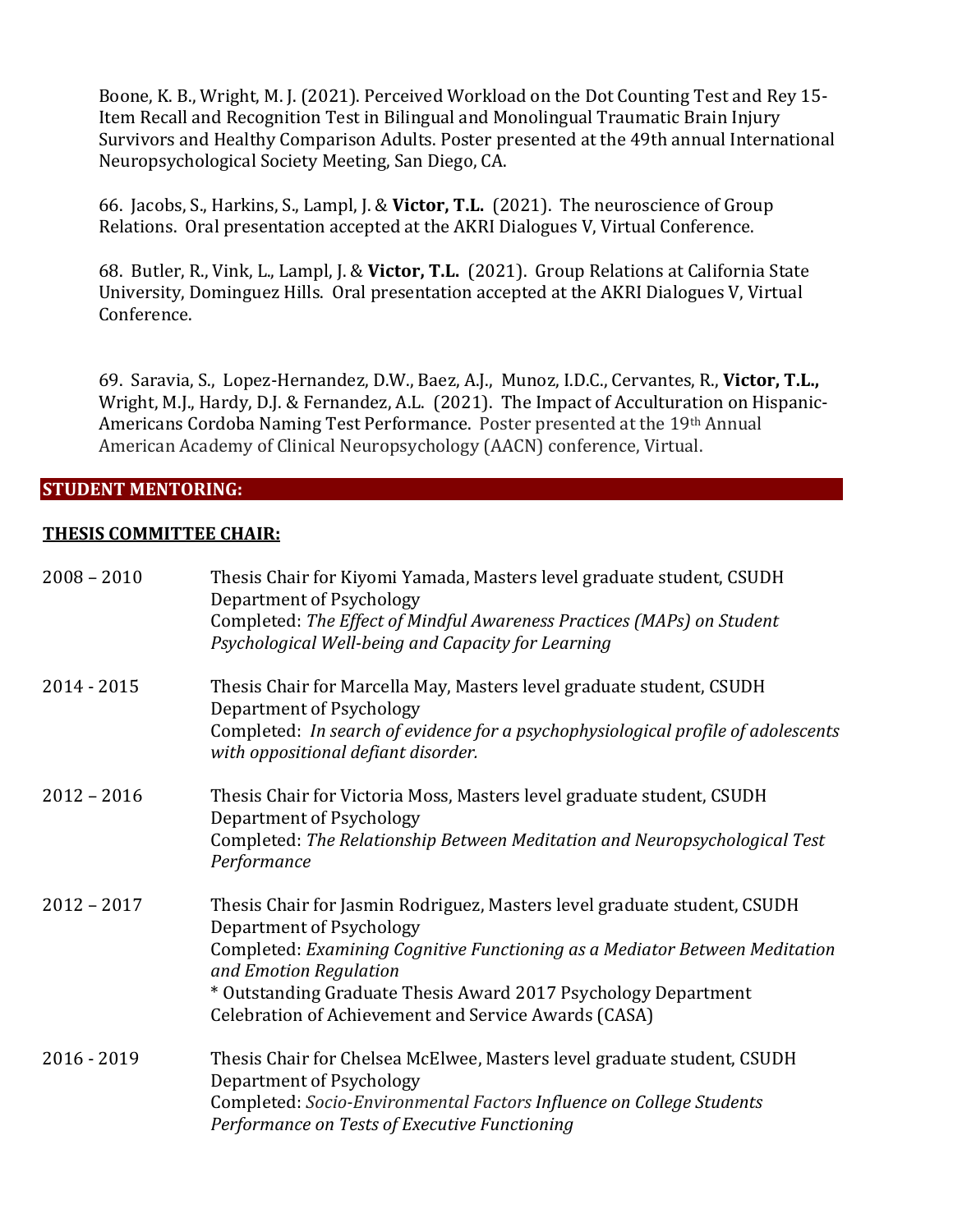|                  | * Outstanding Graduate Thesis Award 2019 Psychology Department<br>Celebration of Achievement and Service Awards (CASA)                                                                                                                                 |
|------------------|--------------------------------------------------------------------------------------------------------------------------------------------------------------------------------------------------------------------------------------------------------|
| $2016$ - present | Thesis Chair for Erika Torres, Masters level graduate student, CSUDH<br>Department of Psychology<br>In Progress: Leadership and Creative Expression: A Pilot Program Evaluation                                                                        |
| $2016 - 2020$    | Thesis Chair for Walter Daniel Lopez, Masters level graduate student, CSUDH<br>Department of Psychology<br>Completed: Bilingualism and Neuropsychological Test Performance                                                                             |
| $2020 - 2021$    | Thesis Chair for Angelica Rivera, Masters level graduate student, CSUDH<br>Department of Psychology<br>Completed: Sleep Duration, Sleep Hygiene, and Neurobehavioral Functioning in<br>College Students                                                |
| $2020$ – present | Thesis Chair for Bethany Norberg, Masters level graduate student, CSUDH<br>Department of Psychology<br>In Progress: The relationship between traumatic brain injury and verbal<br>memory performance in retired professional American football players |
| $2020$ – present | Thesis Chair for Kristina Smith, Masters level graduate student, CSUDH<br>Department of Psychology<br>In Progress: The relationship between perceived cognitive workload and<br>executive function in traumatic brain injury                           |

# **THESIS COMMITTEE MEMBERSHIP:**

| 2013          | Thesis Committee Member for Hugh Leonard, Masters level graduate student,<br><b>CSUDH Department of Psychology</b>                                                                                                          |
|---------------|-----------------------------------------------------------------------------------------------------------------------------------------------------------------------------------------------------------------------------|
| $2013 - 2014$ | Thesis Committee Member for Huey Peing Tan, Masters level graduate student,<br><b>CSUDH Department of Psychology</b><br>Completed: Suicidal Ideation Among Undergraduates                                                   |
| $2013 - 2014$ | Thesis Committee Member for Dasha Claussen, Masters level graduate student,<br><b>CSUDH Department of Psychology</b><br>Completed                                                                                           |
| $2013 - 2014$ | Thesis Committee Member for Carmen Kho, Masters level graduate student,<br><b>CSUDH Department of Psychology</b><br>Completed: Acculturation and Parent-Child Sex Communication Among Latina<br><b>Mothers and Children</b> |
| $2015 - 2016$ | Thesis Committee Member for Kaitlin O'Brien, Masters level graduate student,<br><b>CSUDH Department of Psychology</b>                                                                                                       |